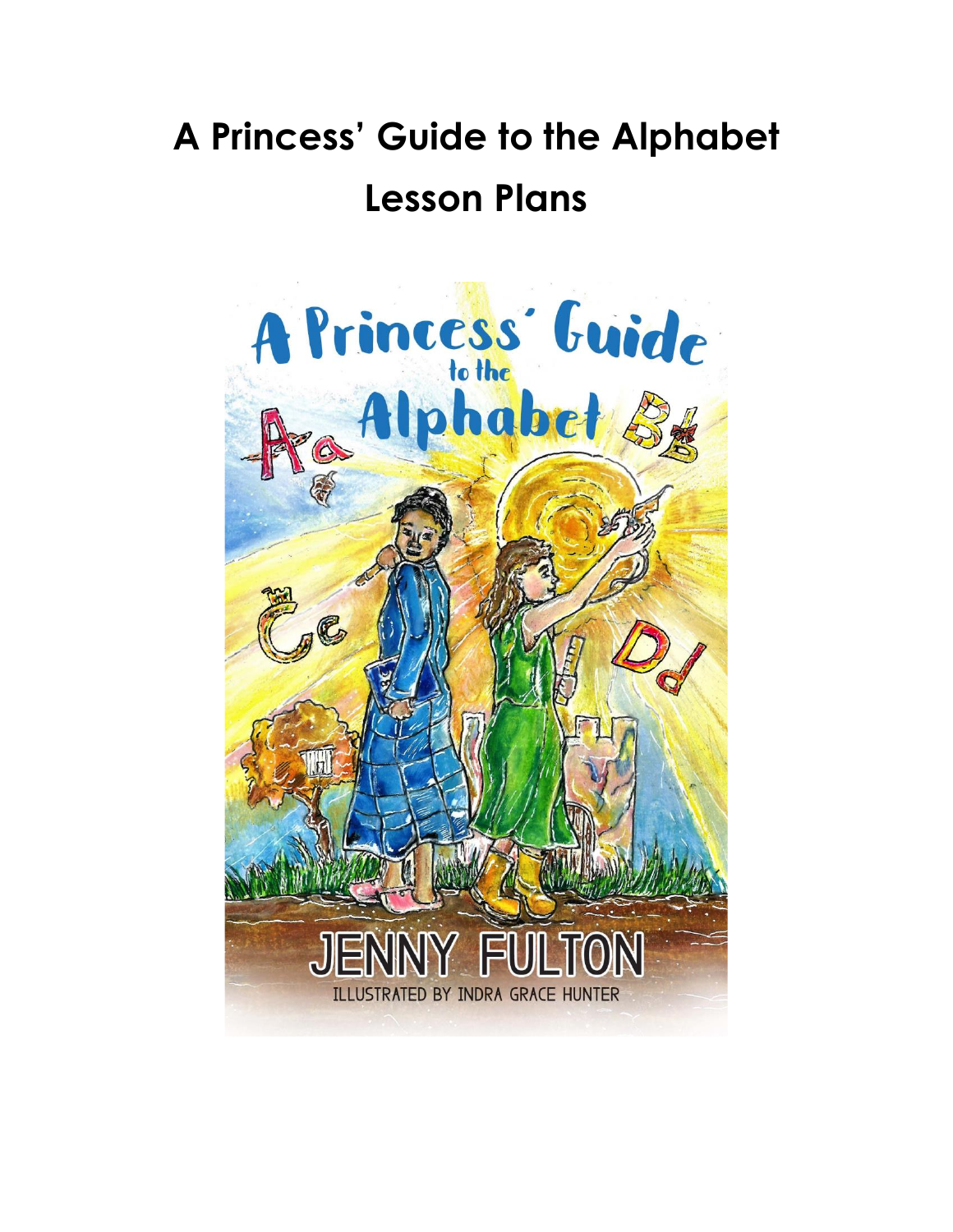## **Table of Contents**

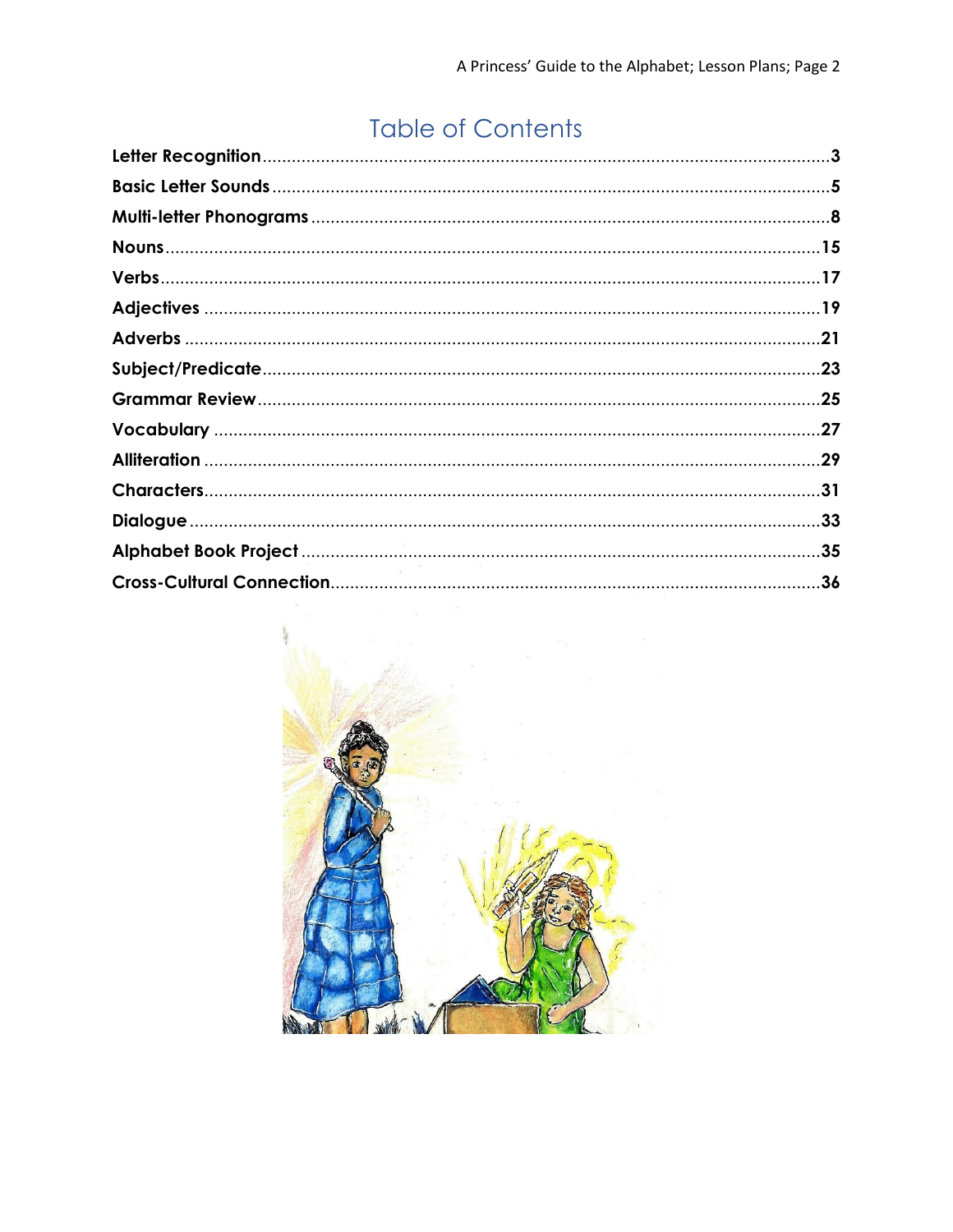## **Letter Recognition**

This lesson can be used for any letter of the alphabet. You can focus on one letter at a time for younger students or use it as a review/reinforcement for multiple letters.

Objective: The student will recognize and name letters of the alphabet.

#### Materials:

- *A Princess' Guide to the Alphabet*
- Paper
- Pencil, pen, crayons, markers
- pointer stick/wand (you can be as creative or basic with this as you want)

Introduction: Tell the student you're going on a letter-search. Write down the letter you will be looking for and tell the student its name. Have them repeat the name back to you.

#### Activity:

1. Turn to the back of *A Princess' Guide to the Alphabet* where all the letters are.



- a. Have the student find the letter you are searching for and trace it with their finger.
- b. Ask them to name the letter. What else do they notice about it (its color, shape, the way it's decorated, etc.)?
- c. If you've talked about capital and lowercase letters, have the student identify which is which and guide them in identifying any similarities or differences between the two.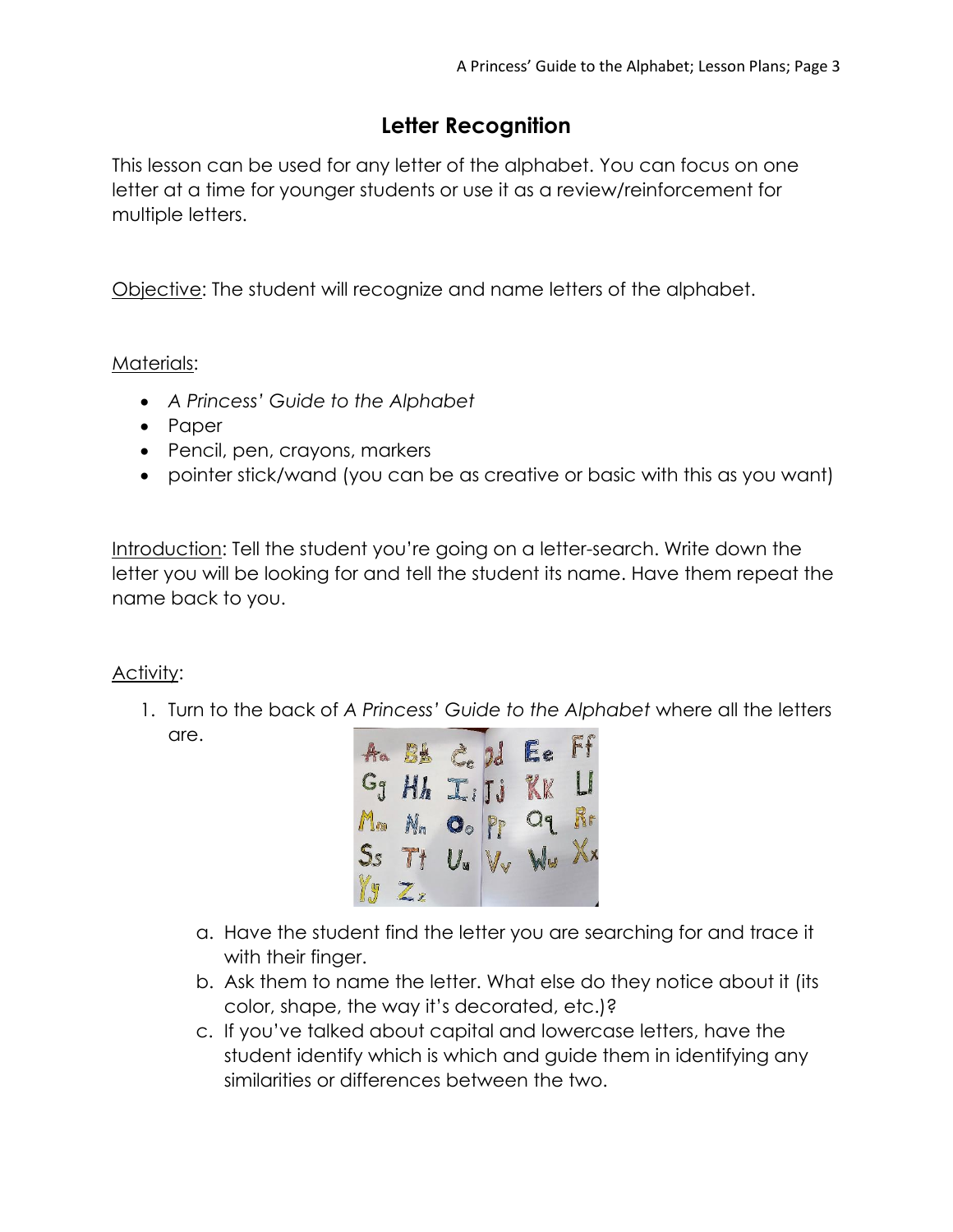- 2. Turn to the corresponding letter page in the book.
	- a. Have the student find all the words that start with the designated letter. For extra fun, have them use a special pointer stick/wand. They can even tap the letter.
	- b. Have the student identify the capital and lowercase letters.
	- c. **Higher Level**: Have the student try to find the designated letter/s within the words as well as at the beginning of them.
- 3. Create your own bubble letter for the student to decorate or find printouts of letters. Use whatever crayons/markers/art supplies you have on hand.

#### Assessment:

1. Write or point to the designated letter again and ask the student to identify it.

#### Reinforcement:

- 1. Create a list of other words that start with the same letter/s.
	- a. **Cross-curricular connection**: Choose words from other subject areas and teach the student about them. For example, you can choose an animal (science), place (geography), profession (social studies).
	- b. Include pictures with the additional words and print them on a single sheet of paper. Put them in page protectors and allow the student to trace the letters with dry-erase markers (see pictures below).



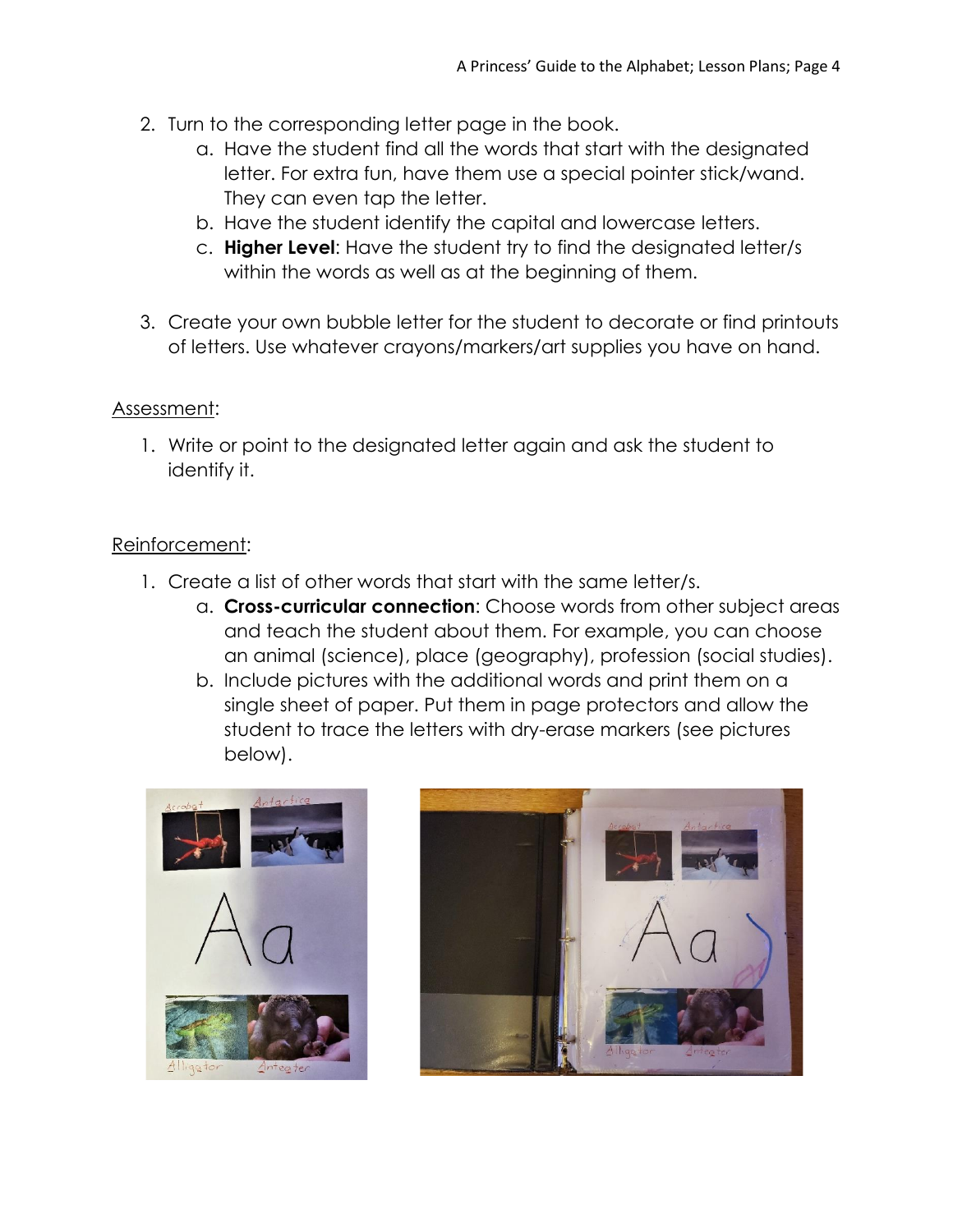## **Basic Letter Sounds**

This lesson can be used for any letter of the alphabet. You can focus on one letter and sound at a time, teach all the sounds for a letter, or use it as a review/reinforcement for multiple letters.

Objective: The student will identify the sound/s of a letter of the alphabet.

#### Materials:

- *A Princess' Guide to the Alphabet*
- Pointer stick/wand

Introduction: Write down the letter you will be focusing on and say its sound/s. Have the student repeat the sound/s back to you. Give an example of a word that begins with each sound (see Resource 1 below).

- 1. Turn to the back of *A Princess' Guide to the Alphabet* where all the letters are.
	- a. Point to the letter you're focusing on and have the student identify its sound/s.
- 2. Turn to the corresponding letter page in the book.
	- a. Have the student find each word that starts with the designated letter. For extra fun, have them use a special pointer stick/wand. They can even slap the letter.
	- b. Read the word to the student, emphasizing the sound of the focus letter. Have the student identify the letter's sound.
	- c. Where applicable, have the student point to the picture that begins with the designated sound.
	- d. **Higher Level**: Have the student try to find the designated letter/s within the words as well as at the beginning of them and identify the sound of that letter within the word.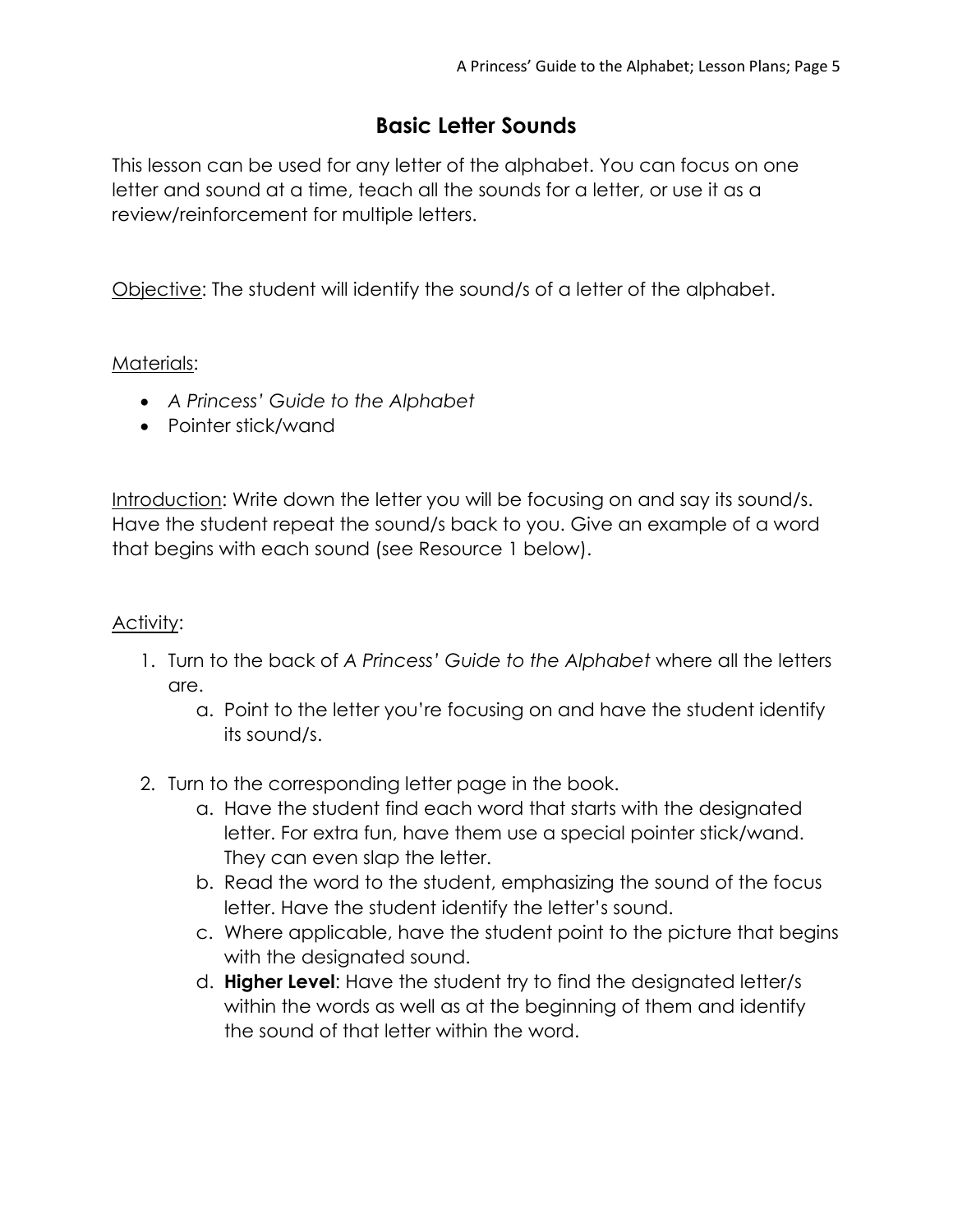3. Make a list of words that begin with each sound of the letter. You can use words from the book and expand beyond it to include others you come up with.

#### Assessment:

1. Write or point to the designated letter again and ask the student to identify its sound/s.

#### Reinforcement:

- 1. Go on a scavenger hunt to find objects in your surroundings that start with the designated letter sound.
- 2. **Cross-curricular connection**: Choose words from other subject areas and teach the student about them. For example, you can choose an animal (science), place (geography), profession (social studies), culture (social studies). Include a picture to go with each word. (see Reinforcement activity in the Letter Recognition lesson)
	- a. \*If you did this activity with the Letter Recognition lesson, focus on the beginning sound of each word.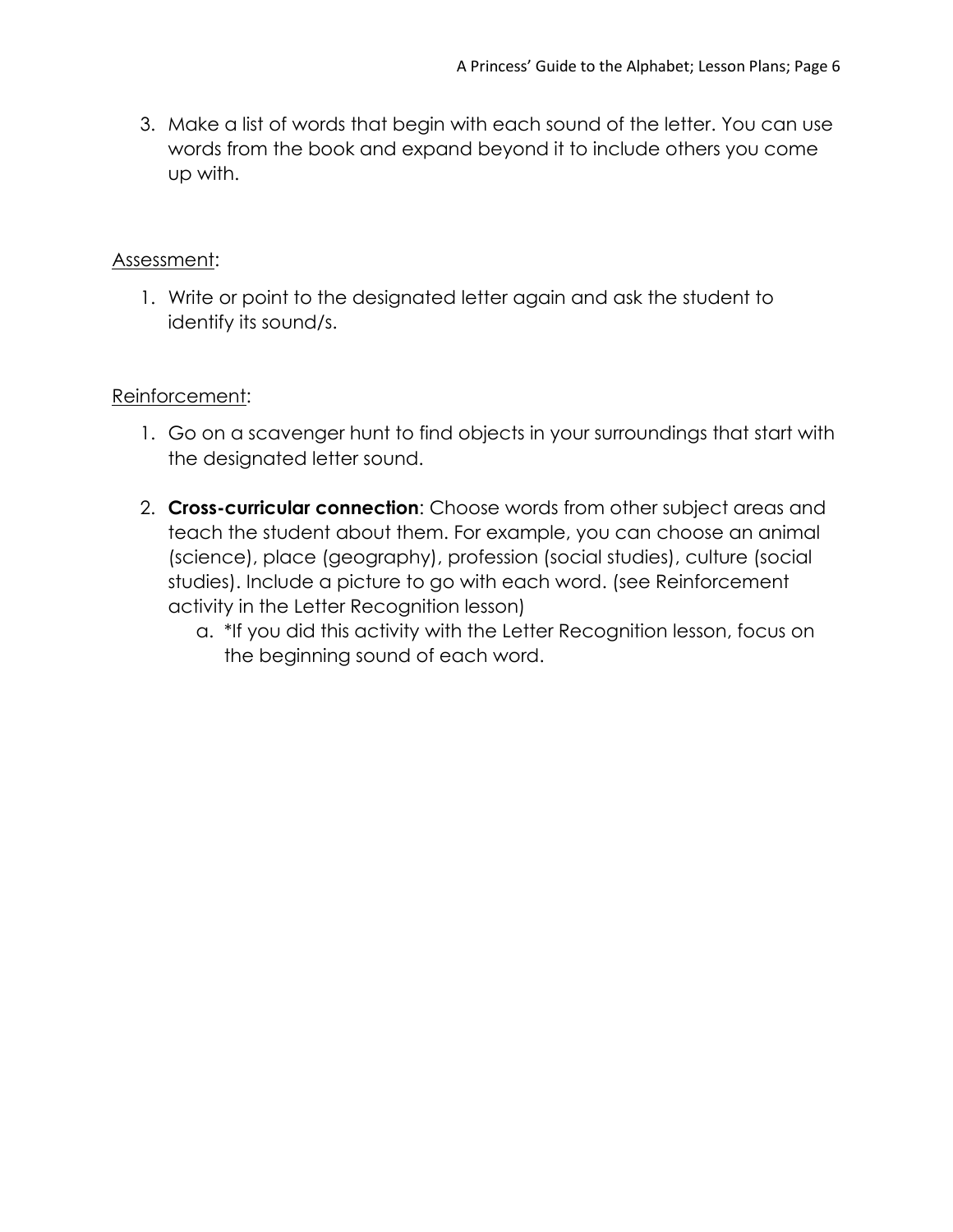## **Resource 1: Single Letter Phonograms**

The letters and their sounds are also called phonograms. Here is a list of the 26 single-letter phonograms and their sounds.

| Letter         | Sound/s               | Example/s                |
|----------------|-----------------------|--------------------------|
| Aa             | /a/, /ay/, /ah/, /uh/ | apple, ape, all, another |
| <b>Bb</b>      | /b/                   | baby                     |
| C <sub>C</sub> | $/k/$ , /s/           | cat, city                |
| Dd             | /d/                   | dad                      |
| Ee             | /eh/, /ee/            | egg, be                  |
| Ff             | /f/                   | fox                      |
| Gg             | $/g/$ , /j/           | goat, giraffe            |
| Hh             | /h/                   | hat                      |
| li             | /ih/, /l/, /ee/, /y/  | it, ice, radio, onion    |
| Jj             | /j/                   | jog                      |
| Kk             | /k/                   | kite                     |
| $\Box$         | $/$  /                | lamb                     |
| Mm             | /m/                   | mom                      |
| Nn             | /n/                   | net                      |
| Oo             | /ah/, /oh/, /oo/      | octopus, ocean, to       |
| Pp             | /p/                   | pot                      |
| Qq             | /kw/                  | quick                    |
| Rr             | /r/                   | rat                      |
| S <sub>S</sub> | s ,  z                | sit, as                  |
| <b>Tt</b>      | /1/                   | top                      |
| UU             | /uh/, /you/, /oo/,    | up, use, flute, put      |
| Vv             | /V/                   | van                      |
| Ww             | /w/                   | wet                      |
| Xx             | $/$ ks/               | $\alpha$ s               |
| Yy             | /y/, /ih/, /l/, /ee/  | yes, gym, by, baby       |
| Zz             | z                     | zebra                    |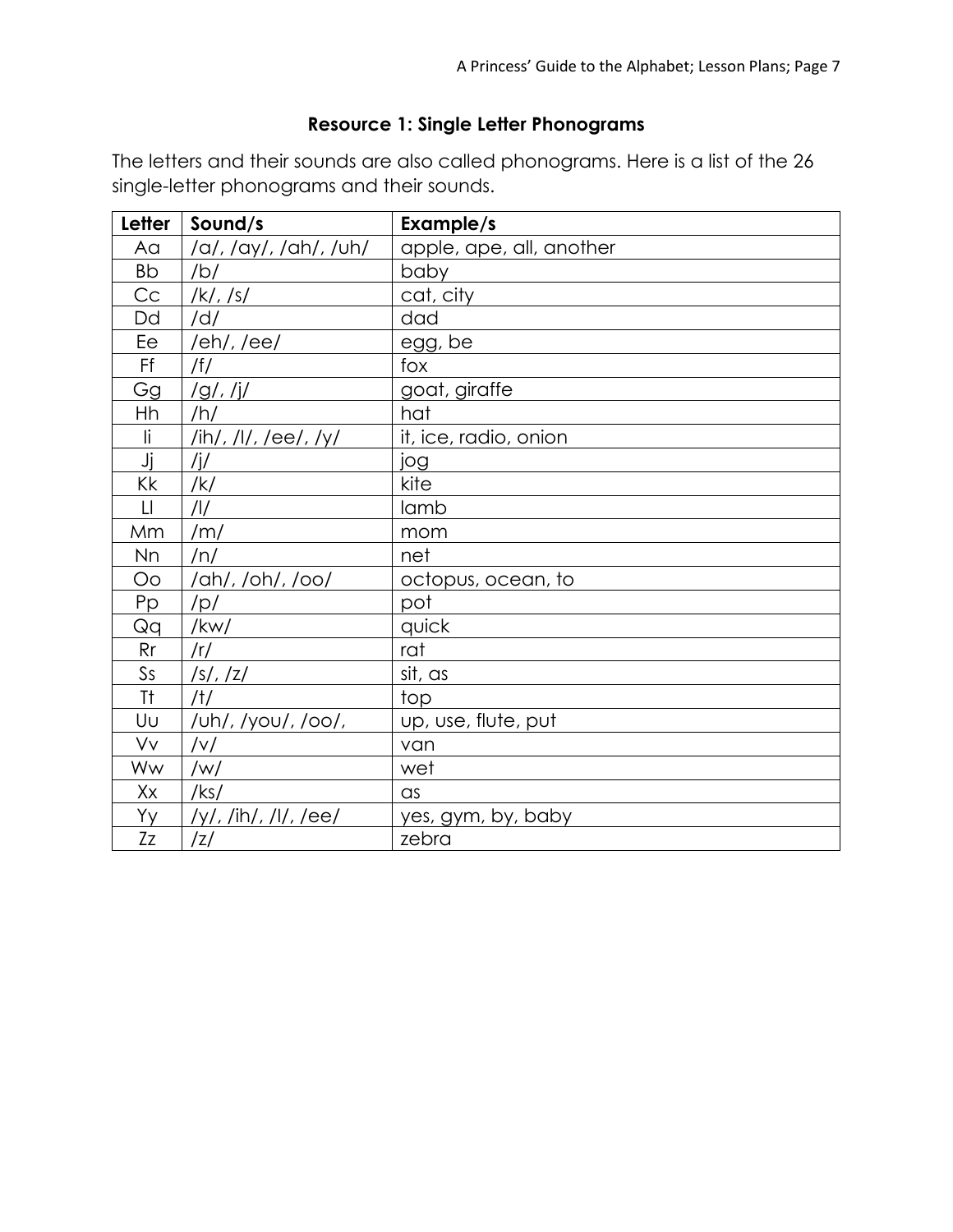## **Multi-Letter Phonograms**

**Multi-letter phonograms** are multiple letters that combine to form a single sound.

This lesson can be used for any multi-letter phonogram. You can focus on one phonogram sound at a time, teach all the sounds for a phonogram, or use it as a review/reinforcement for multiple phonograms.

See **Resource 2** for a list of multi-letter phonograms, their sounds, and examples.

Objective: The student will identify the sound/s of a multi-letter phonogram and recognize the phonogram when it is used in a word.

#### Materials:

- *A Princess' Guide to the Alphabet*
- Dry erase board and dry erase marker or paper and markers
- Pencil, pen, crayons, markers
- Notecards

Introduction: Explain/review what a multi-letter phonogram is. Write down the phonogram/s of focus. Say the sound and have the student repeat the sound/s back to you.

- 1. Create a word around the phonogram by adding letters to it (ai, tail).
- 2. Create a word list with that phonogram, have the student underline the phonogram in each word, and identify the phonogram's sound. a. Where age/level appropriate, have the student read each word.
- 3. Go on a phonogram hunt through *A Princess' Guide to the Alphabet* to find (if applicable) the designated phonogram/s. Use **Resource 3** to help. Turn to the designated page/s and have the student try to find the phonogram on that page. Add the word/s to the phonogram list and have them underline the phonogram.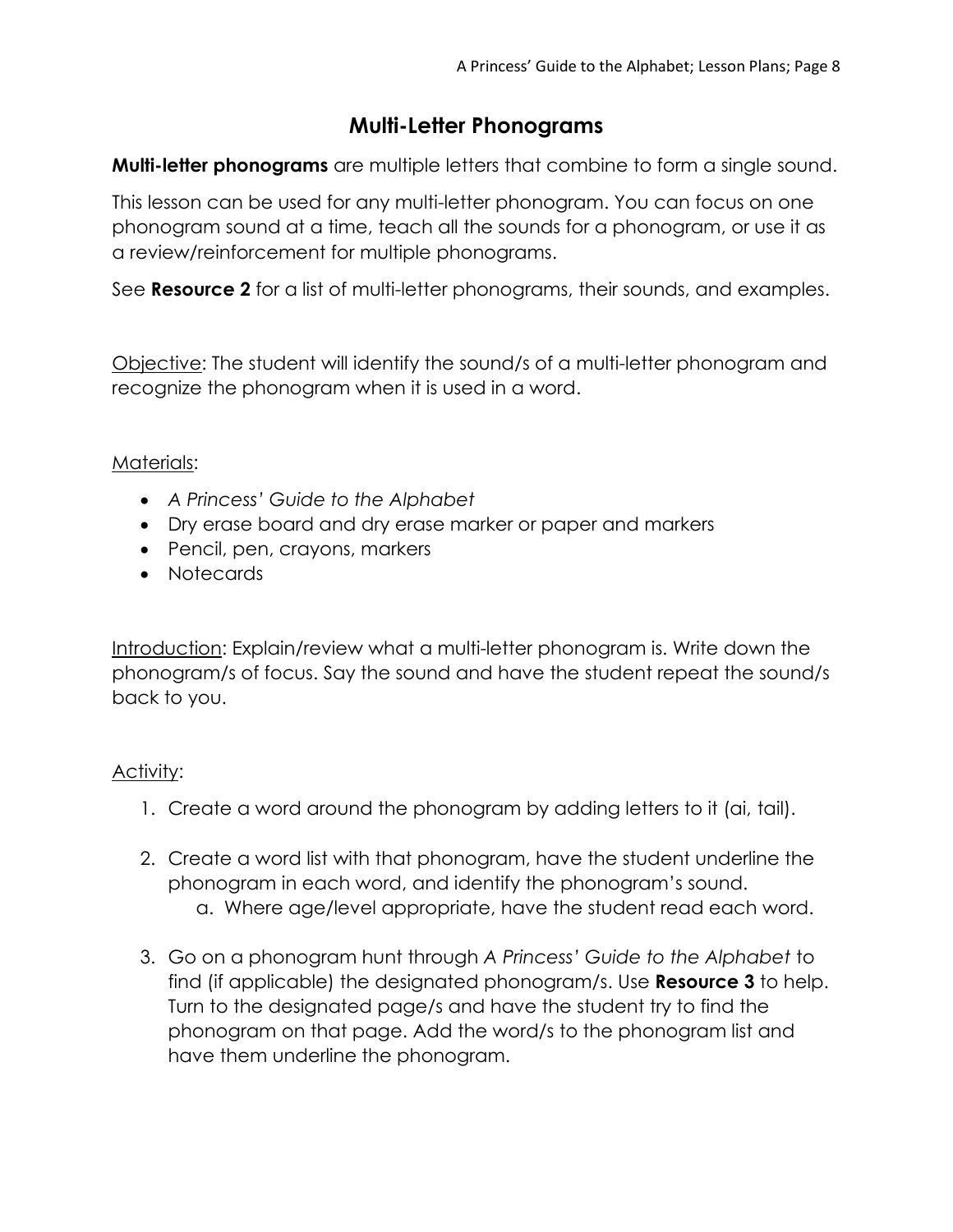Assessment: Write the phonogram on a notecard and have the student identify the sound. Keep these cards to review.

Reinforcement: Write, or have the student write a sentence using as many of the words from the phonogram list as possible. Have the student illustrate the sentence.

- \*Note: See how silly you can make the sentence.
- Example using 'ar': The awkw**ar**d wiz**ar**ds **ar**e qu**ar**reling with leop**ar**d mon**ar**chs.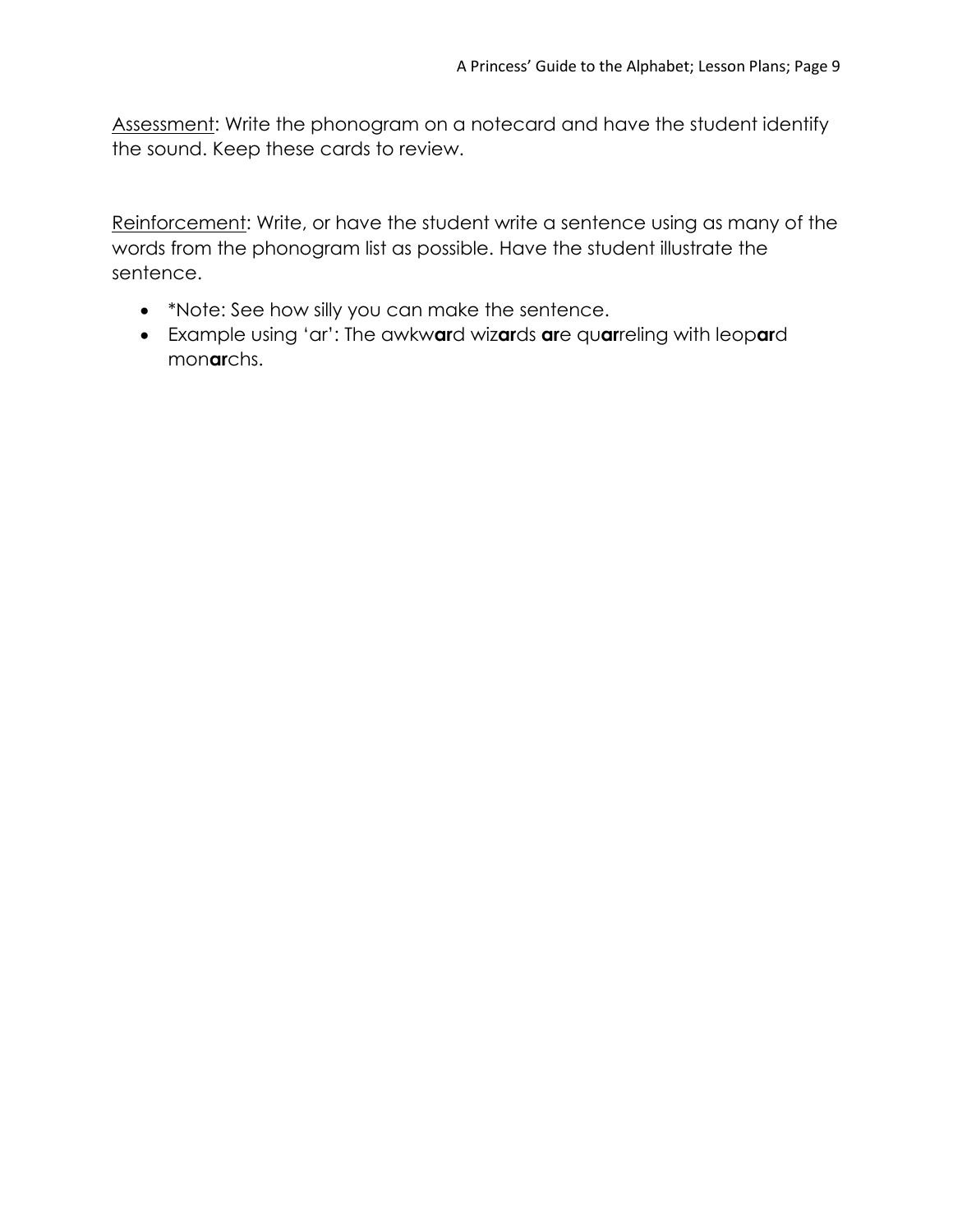| Phonogram      | Sound/s                         | Example/s                       |
|----------------|---------------------------------|---------------------------------|
| ai             | /ay/                            | tail                            |
| $\alpha$ r     | $/$ ar $/$                      | car                             |
| au             | /ah/                            | author                          |
| augh           | /ah/, /af/                      | taught, laugh                   |
| aw             | /ah/                            | saw                             |
| ay             | /ay/                            | say                             |
| ch             | /ch/, /k/, /sh/                 | child, school, chef             |
| ci             | /sh/                            | social                          |
| ck             | /k/                             | rock                            |
| dge            | $\frac{1}{\sqrt{2}}$            | edge                            |
| ea             | /ee/, /eh/, /ay/                | eat, bread, break               |
| ear            | /er/                            | early                           |
| ed             | <u>/ed/, /d/, /t/</u>           | traded, played, baked           |
| ee             | /ee/                            | feed                            |
| ei             | /ay/, /ee/, /ih/, /l/           | their, weird, foreign, feisty   |
| eigh           | /ay/, /l/                       | eight, height                   |
| er             | /er/                            | her                             |
| es             | /ez/, z                         | bushes, flies                   |
| ew             | /οο/, /γου/                     | flew, few                       |
| ey             | /ay/, /ee/                      | they, key                       |
| gn             | /n/                             | gnat                            |
| ie             | /ee/, /l/                       | field, tie                      |
| igh            | $/$  /                          | high                            |
| ir             | /er/                            | bird                            |
| kn             | /n/                             | knock                           |
| ng             | /ng/                            | sing                            |
| nk             | /nk/                            | sink                            |
| $\overline{a}$ | /oh/                            | boat                            |
| oe             | /oh/, /oo/                      | toe, shoe                       |
| оi             | /оу/                            | coin                            |
| OO             | /oo/, /ü/, /oh/                 | food, book, floor               |
| or             | /or/                            | for                             |
| OU             | /ow/, /oh/, /oo/, /uh/, /ü/     | mouse, soul, soup, touch, could |
| ough           | /oh/, /oo/, /uff/, /off/, /ah/, | though, through, rough, cough,  |
|                | /ow/                            | bought, bough                   |
| <b>OW</b>      | /ow/                            | COW                             |
| oy             | /оу/                            | toy                             |
| ph             | /f/                             | phone                           |

## **Resource 2: Multi-Letter Phonograms**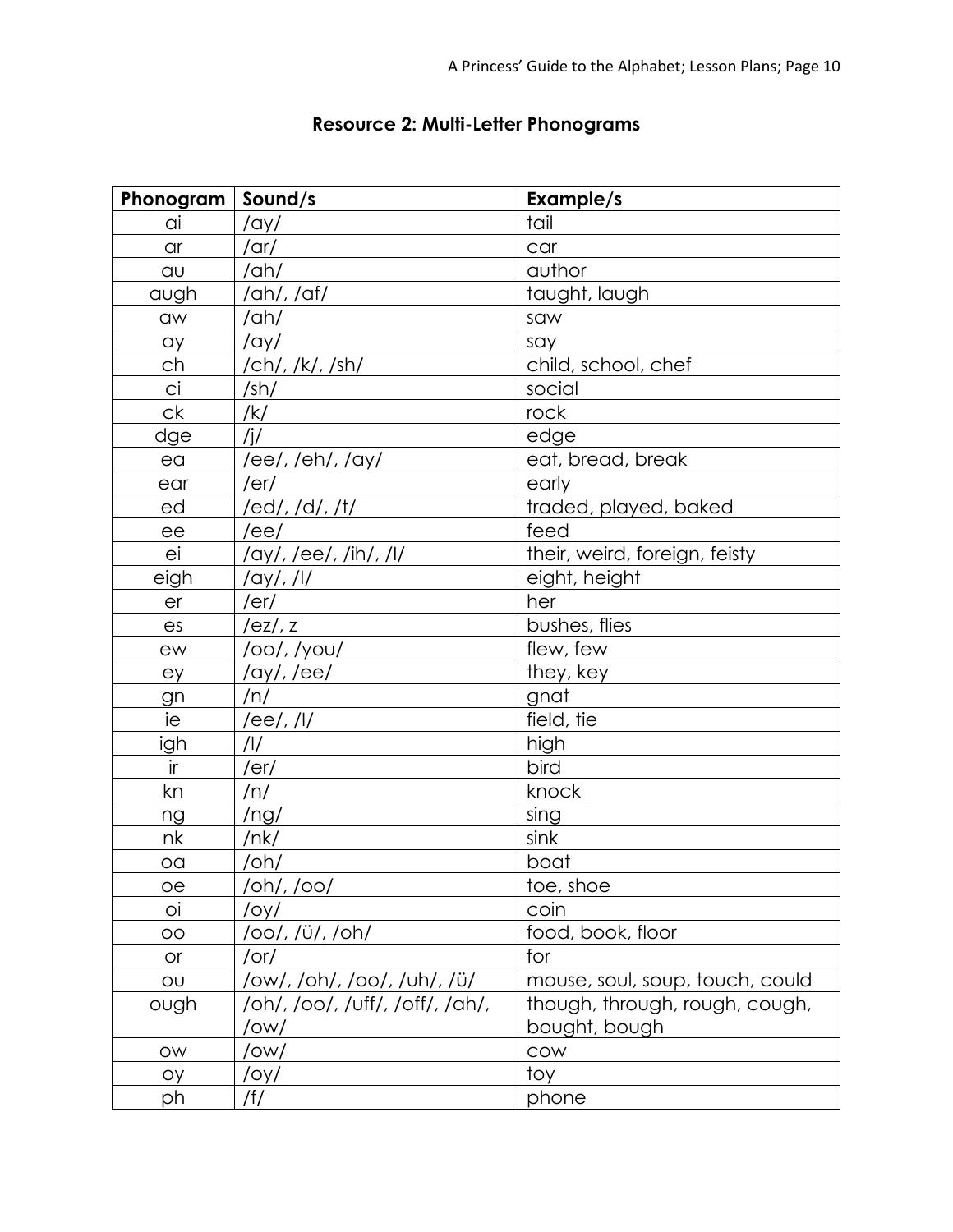| qu  | /kw/                               | queen             |
|-----|------------------------------------|-------------------|
| sh  | /sh/                               | she               |
| si  | $\frac{1}{2}$ h/, $\frac{1}{2}$ h/ | session, division |
| tch | /ch/                               | catch             |
| ti  | /sh/                               | motion            |
| th  | /th/, $/TH/$                       | thin, this        |
| υi  | /00/                               | fruit             |
| Ur  | /er/                               | hurt              |
| wh  | /wh/                               | white             |
| wor | /er/                               | work              |
| wr  | /r/                                | write             |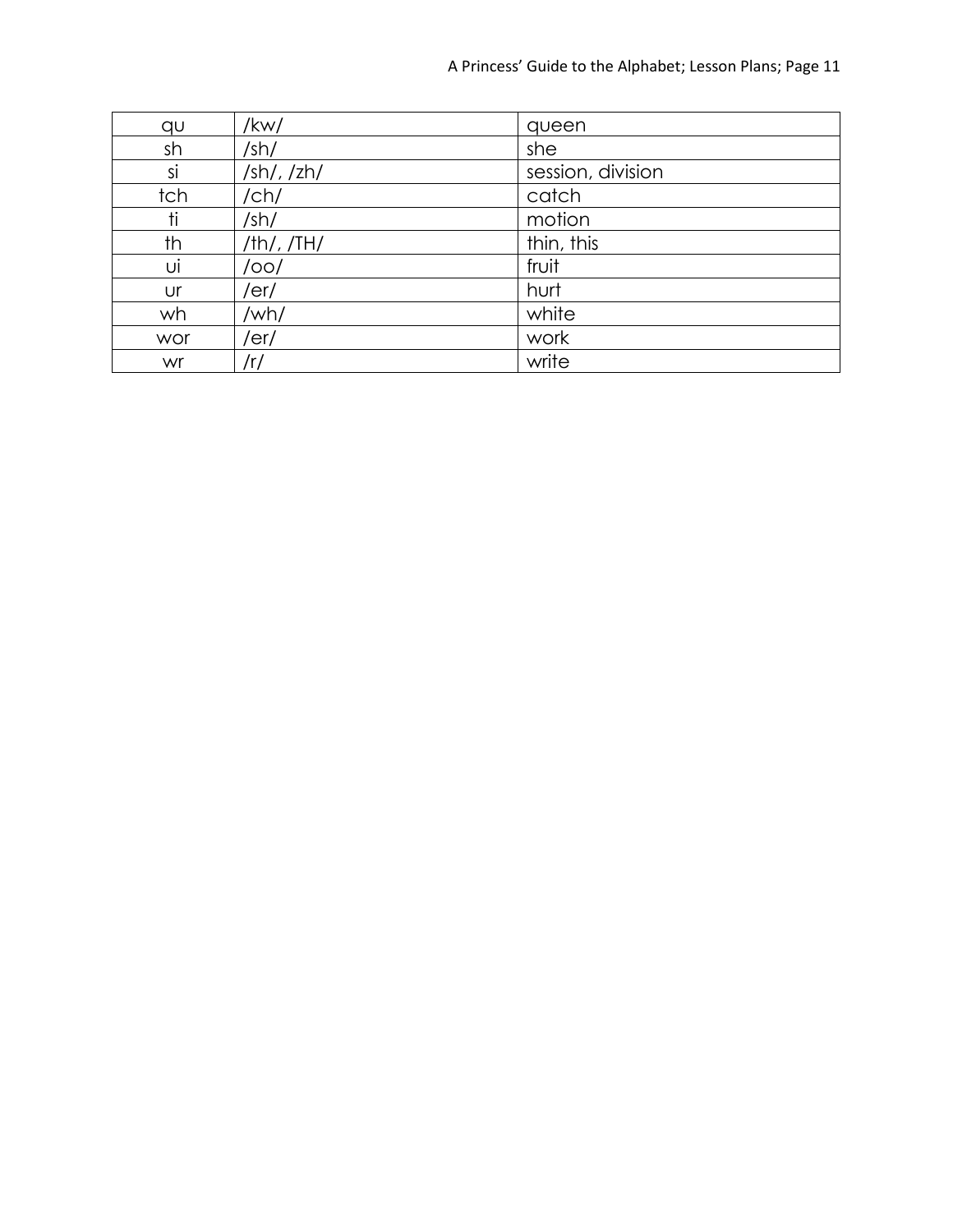#### **Resource 3: Multi-Letter Phonograms in** *A Princess' Guide to the Alphabet*

This chart lists some of the words with multi-letter phonograms found in the book. Not every phonogram is in the book.

| Phonogram  | Letter Page                                                                                       | <b>Words</b>                                                                                                                                                                                                                                                                                                                                                                                                                                                                                                                                                                           |
|------------|---------------------------------------------------------------------------------------------------|----------------------------------------------------------------------------------------------------------------------------------------------------------------------------------------------------------------------------------------------------------------------------------------------------------------------------------------------------------------------------------------------------------------------------------------------------------------------------------------------------------------------------------------------------------------------------------------|
| ai         | 2, E, F, H, M,                                                                                    | air, exclaimed, fairies, tail, mermaids,                                                                                                                                                                                                                                                                                                                                                                                                                                                                                                                                               |
|            | P, X                                                                                              | proclaimed, exclaimed                                                                                                                                                                                                                                                                                                                                                                                                                                                                                                                                                                  |
| $\alpha$ r | 1, A, C, L, M,                                                                                    | are, awkward, circular, leopard, monarchs,                                                                                                                                                                                                                                                                                                                                                                                                                                                                                                                                             |
|            | Q, W, X                                                                                           | quarrelling, wizards, warned, Arthur                                                                                                                                                                                                                                                                                                                                                                                                                                                                                                                                                   |
| au         | <u>C, F</u>                                                                                       | centaurs, faulty                                                                                                                                                                                                                                                                                                                                                                                                                                                                                                                                                                       |
| augh       | H                                                                                                 | laughter                                                                                                                                                                                                                                                                                                                                                                                                                                                                                                                                                                               |
| aw         | A, O, Y                                                                                           | awkward, awesome, outlaws, yawned                                                                                                                                                                                                                                                                                                                                                                                                                                                                                                                                                      |
| ay         | 1, 2, Y                                                                                           | playtime, day, okay, today, may                                                                                                                                                                                                                                                                                                                                                                                                                                                                                                                                                        |
| ch         | 1, D, E, M, R                                                                                     | school, drenched, duchesses, drench,<br>enchanted, monarchs, richly                                                                                                                                                                                                                                                                                                                                                                                                                                                                                                                    |
| сi         |                                                                                                   |                                                                                                                                                                                                                                                                                                                                                                                                                                                                                                                                                                                        |
| ck         | 2, F, K, Q, T, W                                                                                  | picked, frolicked, knocked, quacked, quackers,<br>ducks, tackled, wacked                                                                                                                                                                                                                                                                                                                                                                                                                                                                                                               |
| dge        |                                                                                                   |                                                                                                                                                                                                                                                                                                                                                                                                                                                                                                                                                                                        |
| ea         | 2, A, B, C, E,<br>G, H, L, R, S,<br>U, V, Z                                                       | teach, means, beamed, creatures, really, eager,<br>lead, ears, leaving, leaping, realms, headband,<br>unleashed, unbeatable, defeat, zealous                                                                                                                                                                                                                                                                                                                                                                                                                                           |
| ear        |                                                                                                   |                                                                                                                                                                                                                                                                                                                                                                                                                                                                                                                                                                                        |
| ed         | 1, 2, A, B, C,<br>D, E, F, G, H, I,<br>J, K, L, M, N,<br>O, P, Q, R, S,<br>T, U, V, W, X,<br>Y, Z | adored, preferred, picked, shrugged, adopted,<br>beamed, called, captured, declared, drenched,<br>enchanted, exclaimed, embraced, fretted,<br>frolicked, grinned, guided, howled, hobnobbed,<br>insisted, invaded, joked, jabbed, called,<br>kindhearted, kissed, knocked, lamented, lunged,<br>murmured, noted, nabbed, observed, objected,<br>proclaimed, preferred, quavered, quacked,<br>rejoiced, romped, dressed, suggested, slipped,<br>trembled, tackled, uttered, unleashed,<br>volunteered, vanquished, warned, wacked,<br>exclaimed, exasperated, yodeled, yawned,<br>zoned |
| ee         | E, M, O, S, V                                                                                     | feels, queen, disagree, sleeping, volunteered                                                                                                                                                                                                                                                                                                                                                                                                                                                                                                                                          |
| ei         | F                                                                                                 | feisty                                                                                                                                                                                                                                                                                                                                                                                                                                                                                                                                                                                 |
| eigh       |                                                                                                   |                                                                                                                                                                                                                                                                                                                                                                                                                                                                                                                                                                                        |
| er         | 1, 2, B, D, H, I,<br>J, K, M, O, P,<br>Q, S, T, U, X, Y                                           | her, preferred, scepter, ruler, ballerina, water,<br>laughter, person, another, jester, over, letters,<br>mermaids, observed, dangerous, preferred,<br>quavered, quackers, slender, slippers, mother,                                                                                                                                                                                                                                                                                                                                                                                  |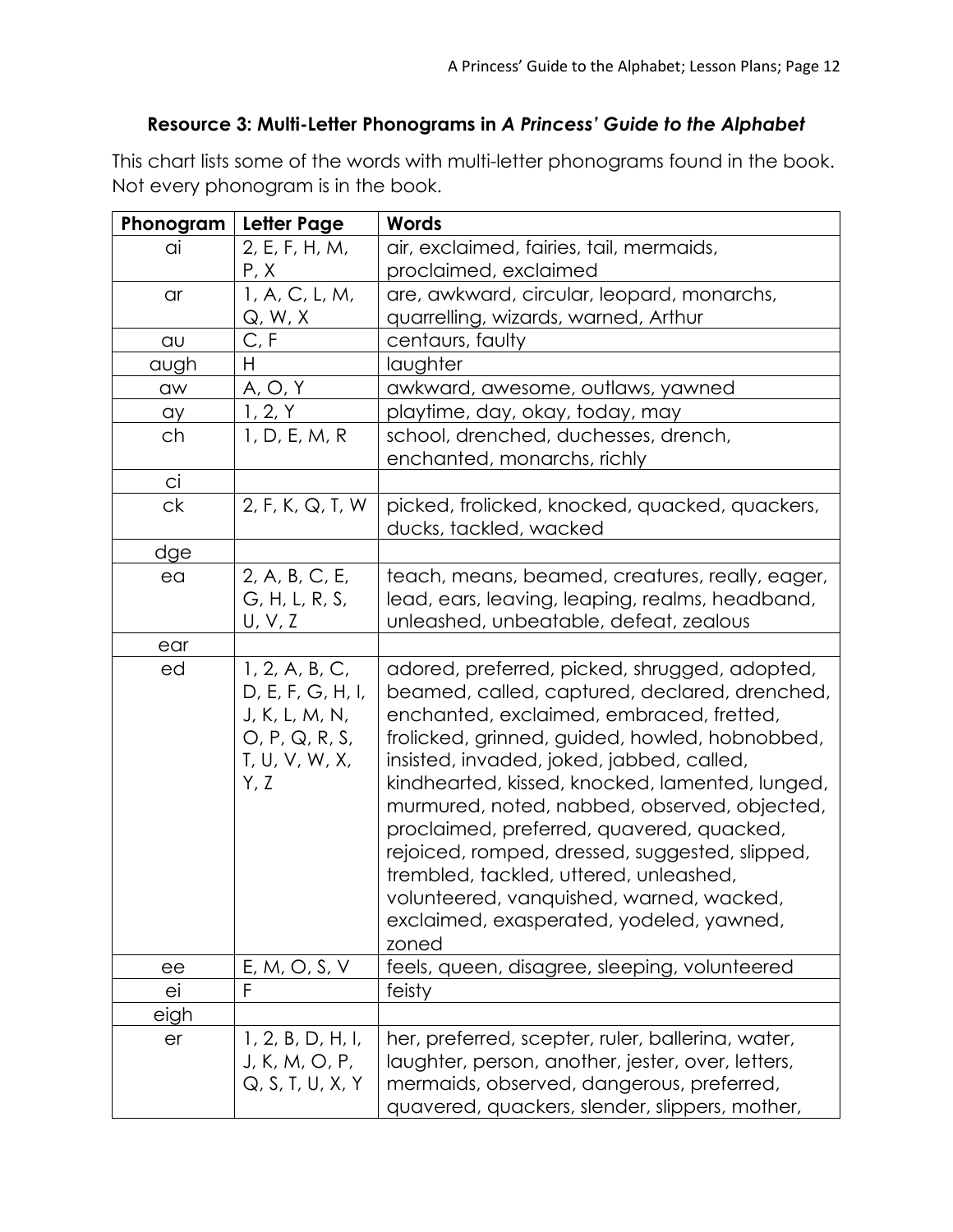|                 |                   | towers, underground, universe, uttered,          |
|-----------------|-------------------|--------------------------------------------------|
|                 |                   | exasperated, examiner, yodelers                  |
| es              | 1, C, D, E, F,    | princesses, castles, creatures, duchesses, elves |
|                 | H, I, K, P, V     | fortresses, horses, isles, palaces, sometimes,   |
|                 |                   | pirates, voices                                  |
| ew              | J                 | jewels                                           |
| ey              |                   |                                                  |
| gn              |                   |                                                  |
| ie              | F                 | fairies                                          |
| igh             | W                 | fighting                                         |
| ir              | C, G              | circular, girls                                  |
| kn              | 1, K              | known, knocked                                   |
| ng              | 2, A, D, G, J,    | going, swung, wings, dancing, loving, jangling,  |
|                 | K, L, P, Q, S, T, | long, kings, kingdom, leaving, leaping,          |
|                 | V, W, X, Y        | something, quarrelling, sleeping, terrifying,    |
|                 |                   | Vikings, language, warring, waving, angry,       |
|                 |                   | young                                            |
| nk              | P, U              | pink, think                                      |
| oa              |                   |                                                  |
| oе              |                   |                                                  |
| Оİ              | <u>H, R, V</u>    | pointy, rejoiced, voices                         |
| $\overline{O}O$ | 1, M, Y           | school, Moon, Bigfoot                            |
| <b>or</b>       | 1, 2, A, C, F, L, | adored, for, sword, alicorns, horse, fortresses, |
|                 | N, O, U           | lords, forests, oppressors, unicorns             |
| OU              | 2, A, C, H, K,    | you, announced, pour, hilarious, sound, famous,  |
|                 | L, M, N, O, T,    | melodious, mountains, ominous, outlaws,          |
|                 | V, X, Y, Z        | dangerous, underground, various, found, about,   |
|                 |                   | youthful, young, zealous                         |
| ough            | 2, J              | through, thought                                 |
| OW              | H, J, T, Y        | howled, clowns, towers, snowman                  |
| oy              | 2, B, J           | royal, boys, joyful                              |
| ph              | 2, N              | alphabet, nymphs                                 |
| qu              | M, Q, V, X        | queen, queenly, quests, quavered, quacked,       |
|                 |                   | quarrelling, quackers, vanquished, exquisite     |
| sh              | 2, Q, S, U, V     | shrugged, shake, Shima, unleashed, vanquished    |
| si              |                   |                                                  |
| tch             | Y                 | Sasquatch                                        |
| ti              |                   |                                                  |
| th              | 1, A, D, J, K, P, | that, the, with, them, they, this, something,    |
|                 | S, U              | mother, think                                    |
| Uİ              |                   |                                                  |
| Ur              | C, M, Q, X        | captured, creatures, murmured, purpose,          |
|                 |                   | Excalibur, Arthur                                |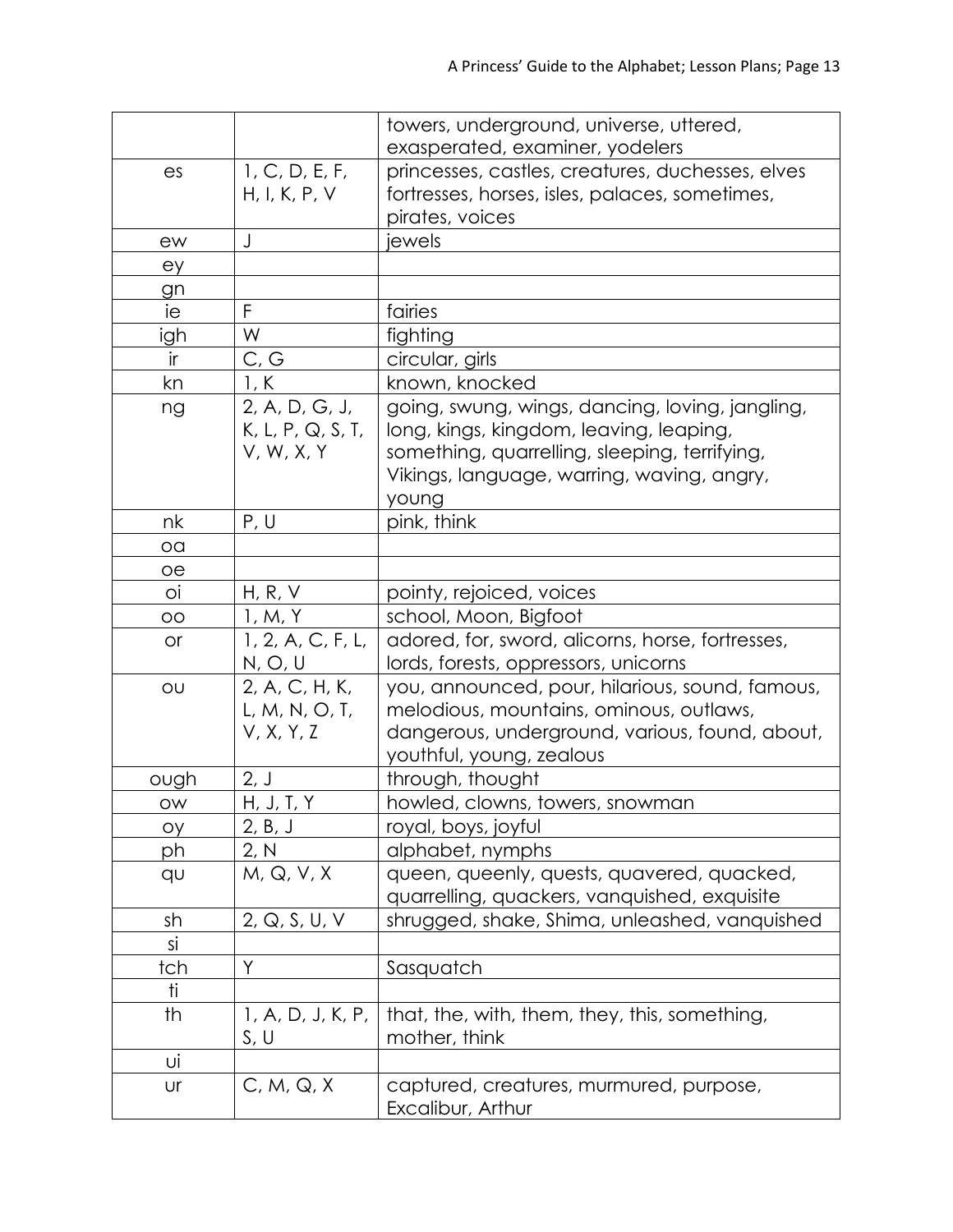| wh  | <br>what |
|-----|----------|
| wor | word     |
| wr  |          |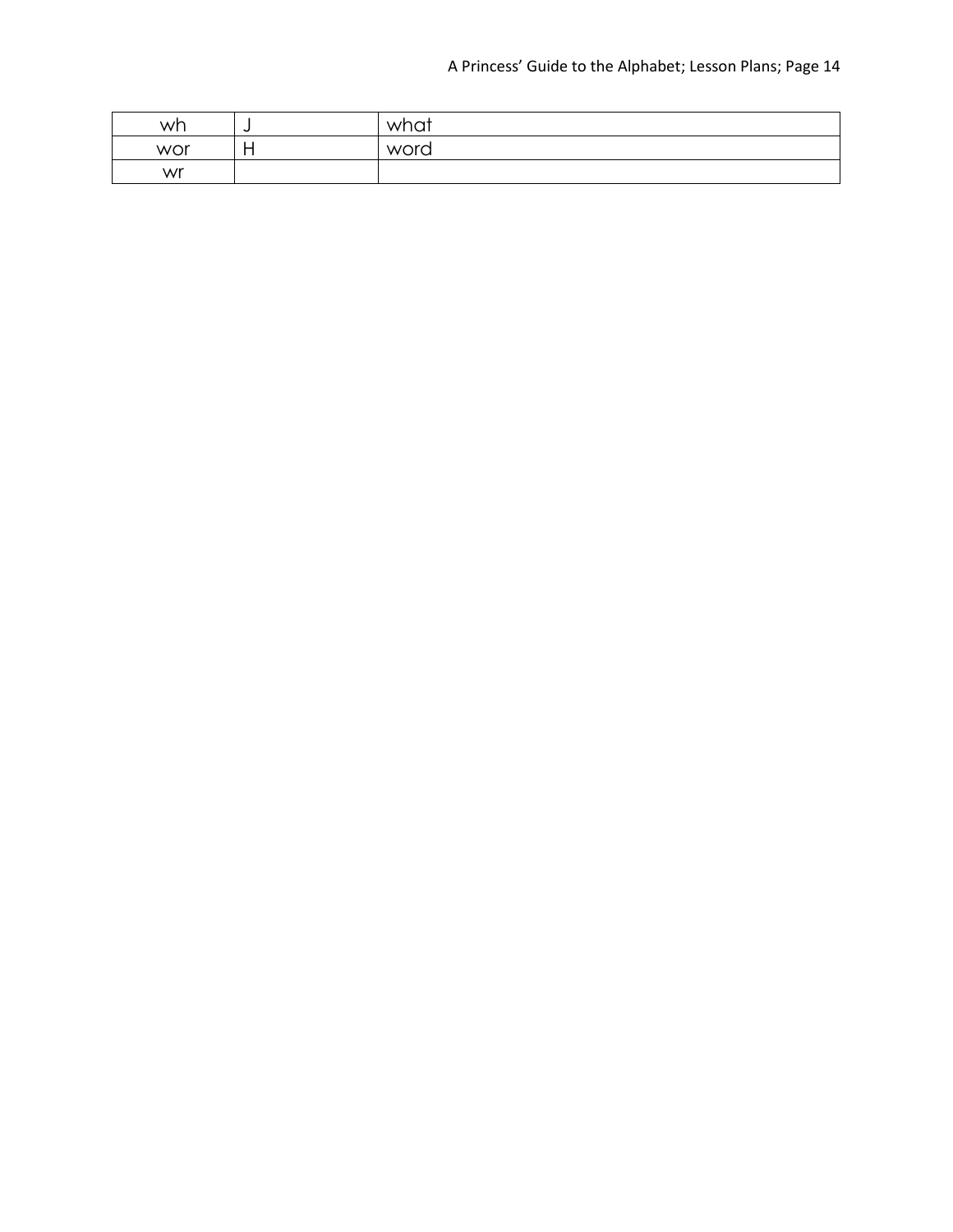## **Nouns**

Objective: The student will define what a noun is and find the noun in a sentence.

#### Materials:

- *A Princess' Guide to the Alphabet*
- Pointer stick/wand
- Dry erase board and dry erase marker or paper and markers
- Paper, pencil, pen, crayons, markers

#### Introduction:

- 1. The instructor should create three categories (and optional 4<sup>th</sup> one) on the board or paper: People, Place, Thing (4<sup>th</sup> – Idea).
- 2. Tell the student the definition of a noun and have them repeat it: **A noun**  is a person, place, or thing. In other words, with this basic definition, a noun is anything you can see or touch.
	- a. **\*Higher Level**: Include 'Idea' in the definition of a noun
- 3. Guide the student in coming up with a couple of words for each category. Include items from the room that you can see and touch.

- 1. Turn to 'A' page in *A Princess' Guide to the Alphabet.*
- 2. Have the student use the pointer stick to touch the specific objects in the picture. Say the name of the picture and add it to the appropriate category.
- 3. Write the sentence the word was found in. For example, on the A page, if the student pointed to an acrobat, write the sentence, "A is for awkward aerial acrobats." Have the student underline their chosen noun—in this case, acrobats.
	- a. \*If the student points to something that isn't in a sentence, write your own sentence for the word.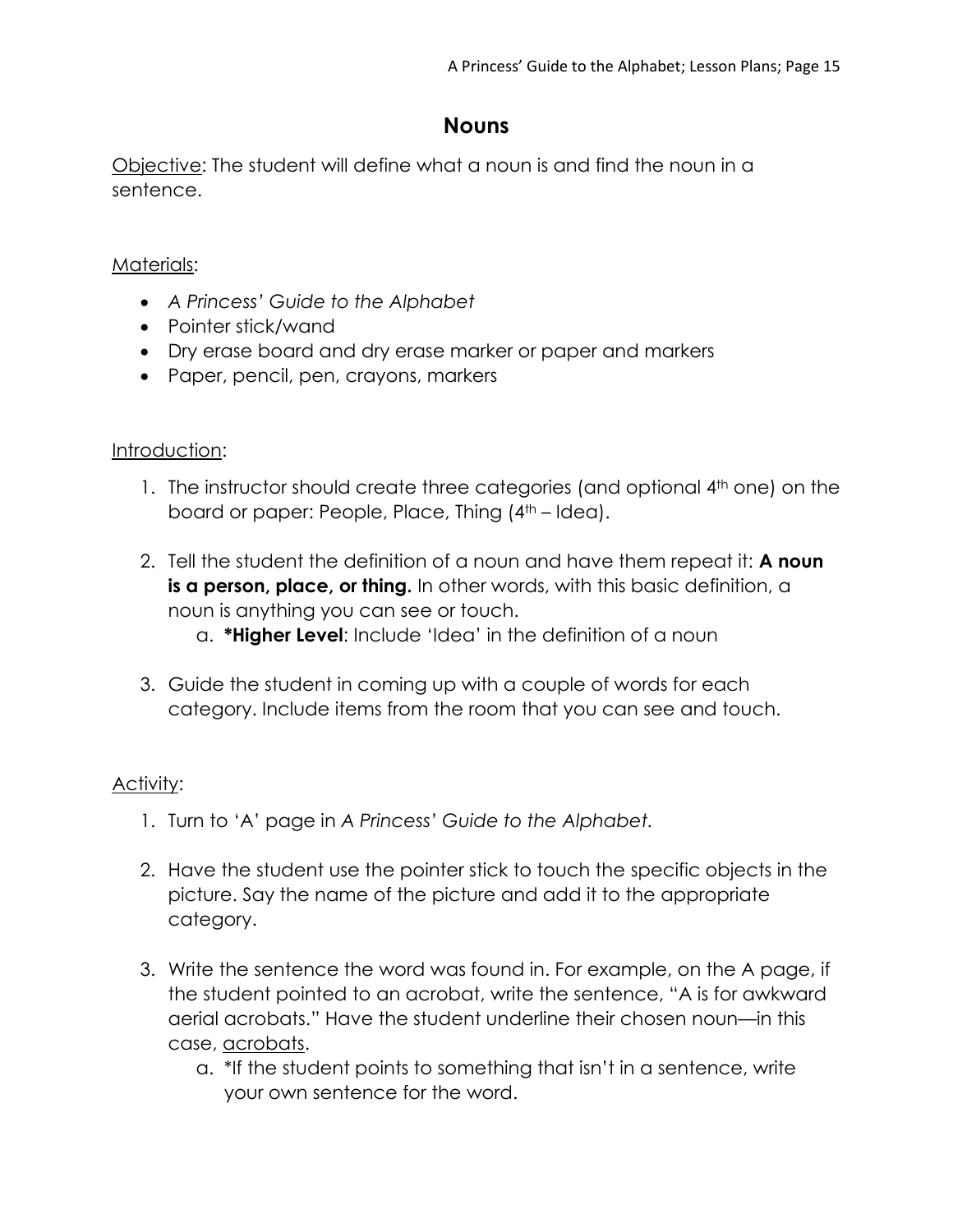- b. Repeat this exercise for as many pages as you want.
- 4. Point to a sentence on another page and read it out loud. Ask the student which word/s in the sentence are a person, place, or thing. Have the student point to each noun. Add the noun to the appropriate category. After each category addition, say the definition of a noun together.

#### Assessment:

- 1. Have the student recite the definition of a noun.
- 2. Write a couple of sentences with words from your categories. Have the student underline the noun/nouns in each sentence.

Reinforcement: Have the student choose a couple of words from your categories and come up with their own sentences. Have them illustrate their sentences and share them with others.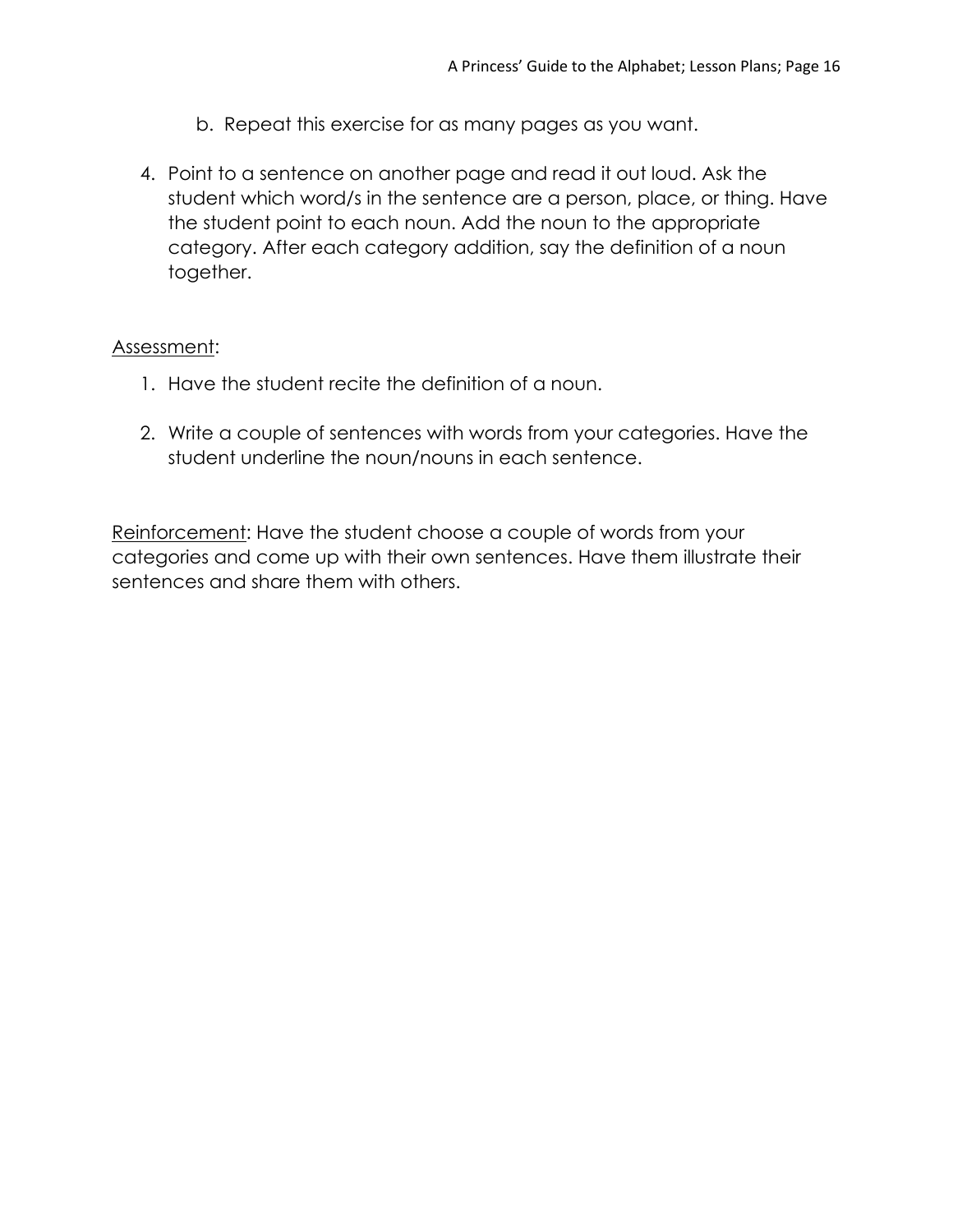## **Verbs**

Objective: The student will define what a verb is and find the verb in a sentence.

#### Materials:

- *A Princess' Guide to the Alphabet*
- Pointer stick/wand
- Dry erase board and dry erase marker or paper and markers
- Paper, pencil, pen, crayons, markers

#### Introduction:

- 1. Create two categories: Is, Action. Write a sample sentence under each category.
	- a. Examples: The girl is smart. The boy jumped.
- 2. Tell the student the definition of a verb and have them repeat it: **A verb shows action or tells us what a noun is.**
- 3. Write 'am, is, are, was, were' under the 'Is' category, and guide the student in coming up with a couple of words for the 'Action' category. Act out the actions for the 'Action' category.

- 1. Turn to 'A' page in *A Princess' Guide to the Alphabet.* Read the 1st sentence.
	- a. Point to the verbs (is and announced)
	- b. Discuss them ('is' tells us something about the letter 'A' and 'announced' means that Lillian said something)
- 2. Read the 2<sup>nd</sup> sentence.
	- a. Ask the student, "What did Zoe do?" (Zoe adopted.)
- 3. Add one (or more) of the verbs from that page to your category list.
- 4. Turn to another letter page. Read the Zoe sentence. a. Have the student use the pointer stick to identify the verb.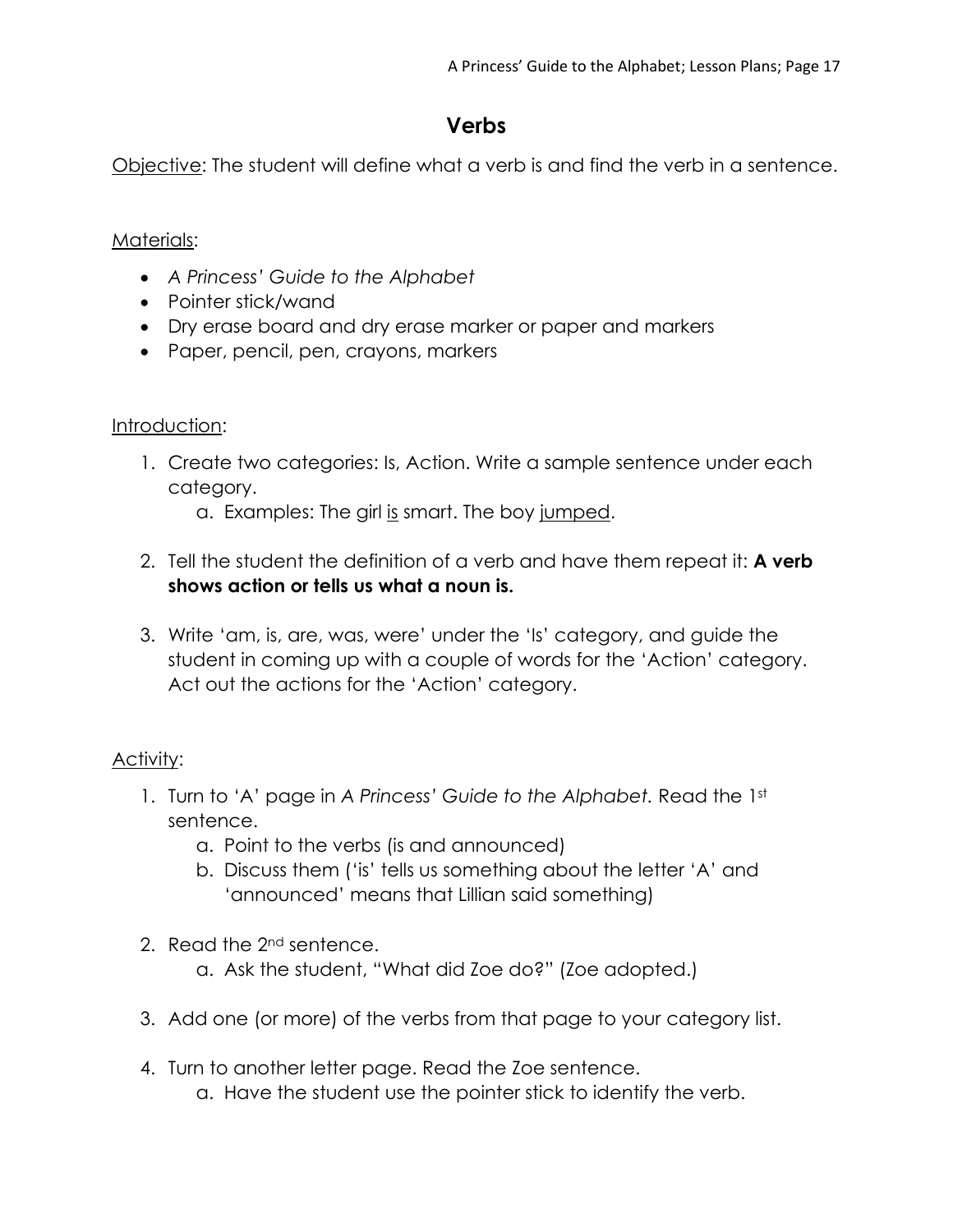- b. Act out the verb or the sentence.
- c. Add the verb to the category list.
- 5. Repeat Step 4 as many times as you want, with whichever pages you want. After each category addition, say the definition of a verb together.

#### Assessment:

- 1. Have the student recite the definition of a verb.
- 2. Write a couple of sentences with words from your categories. Have the student underline the verb in each sentence.

Reinforcement: Have the student choose a couple of words from your categories and come up with their own sentences. Have them illustrate their sentences, share them with others, and act them out (where applicable and appropriate).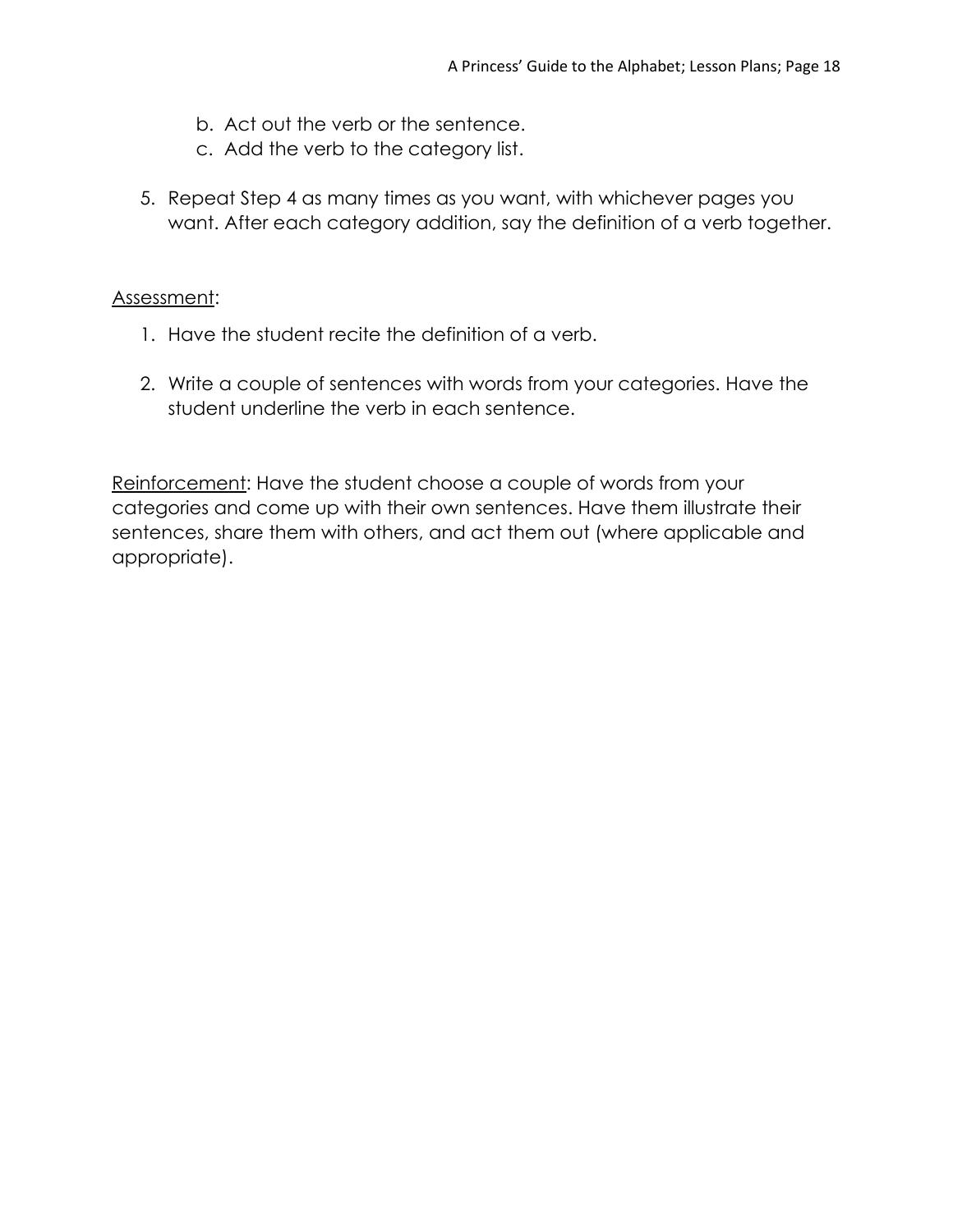## **Adjectives**

Objective: The student will define what an adjective is and find the adjective in a sentence.

#### Materials:

- *A Princess' Guide to the Alphabet*
- Pointer stick/wand
- Dry erase board and dry erase marker or paper and markers
- Paper, pencil, pen, crayons, markers

#### Introduction:

- 1. Create three categories on a white board, paper, or notecards: What Kind, Which One, How many
- 2. Tell the student the definition of an adjective and have them repeat it: **An adjective describes a noun or pronoun. It tells us what kind, which one, or how many.**
- 3. Use people and objects around you to guide the student in coming up with a couple of words for each category. Repeat the definition together a few times.

- 1. Turn to 'A' page in *A Princess' Guide to the Alphabet.* Read the 1st sentence.
	- a. Point to the noun 'acrobats.' Ask the student, "What kind of acrobats are they?" (awkward, aerial) Discuss the meaning of the adjectives.
- 2. Read the 2<sup>nd</sup> sentence. "What kind of alicorns are these?" (awesome, alien)
- 3. Add at least one of the adjectives from that page to your category list. Repeat the adjective definition.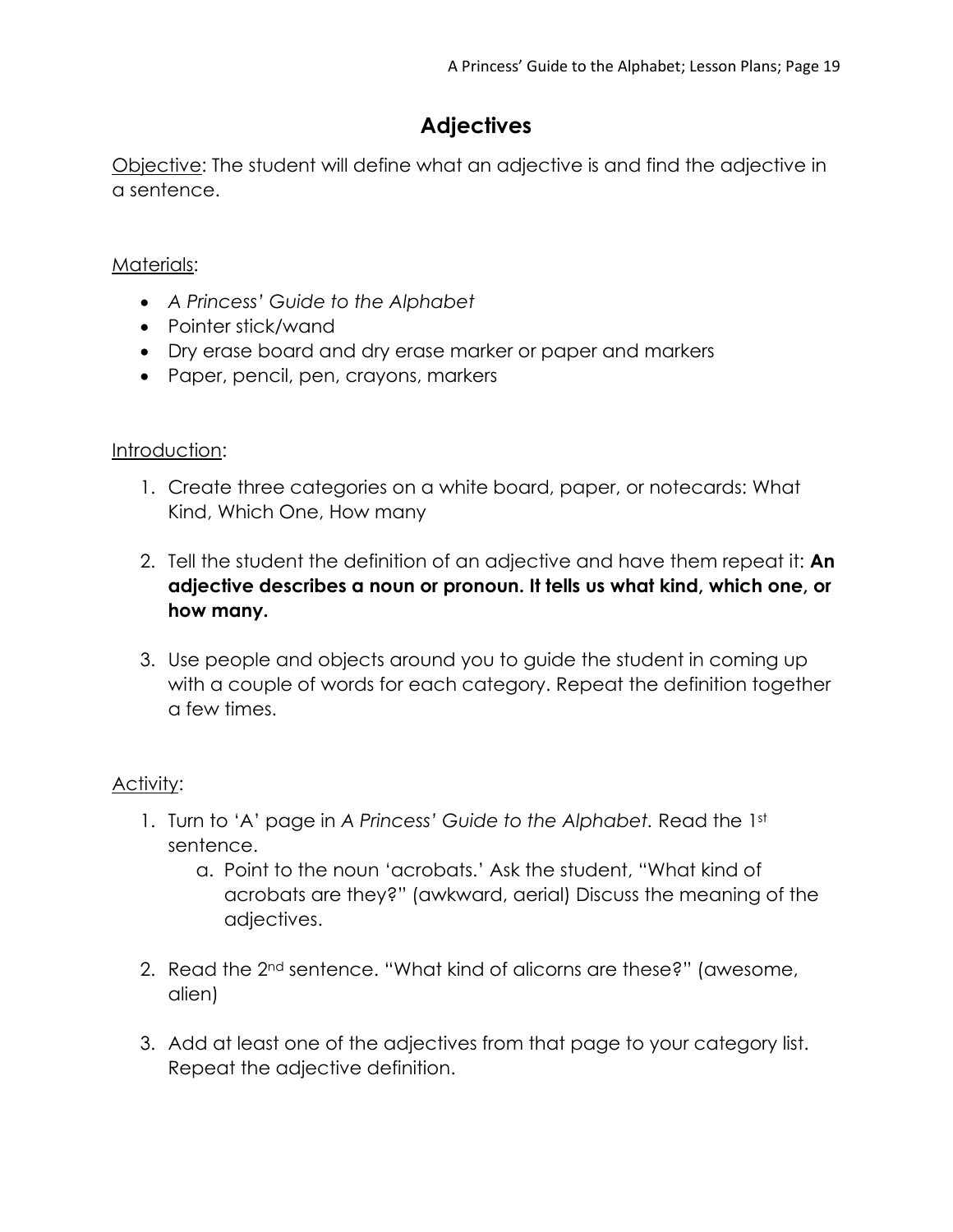- 4. Turn to another letter page and read the sentences.
	- a. Have the student use the pointer stick to identify the nouns. For each noun, ask, "What kind of ...?" Have the student point to the adjectives.
	- b. Choose adjectives to add to the category list.
- 5. Repeat Step 4 as many times as you want, with whichever pages you want. After each category addition, say the definition of an adjective together.

#### Assessment:

- 1. Have the student recite the definition of an adjective.
- 2. Write a couple of sentences with words from your categories. Have the student underline the adjective in each sentence.

Reinforcement: Have the student choose a couple of words from your categories and come up with their own sentences. Have them illustrate their sentences and share them with others.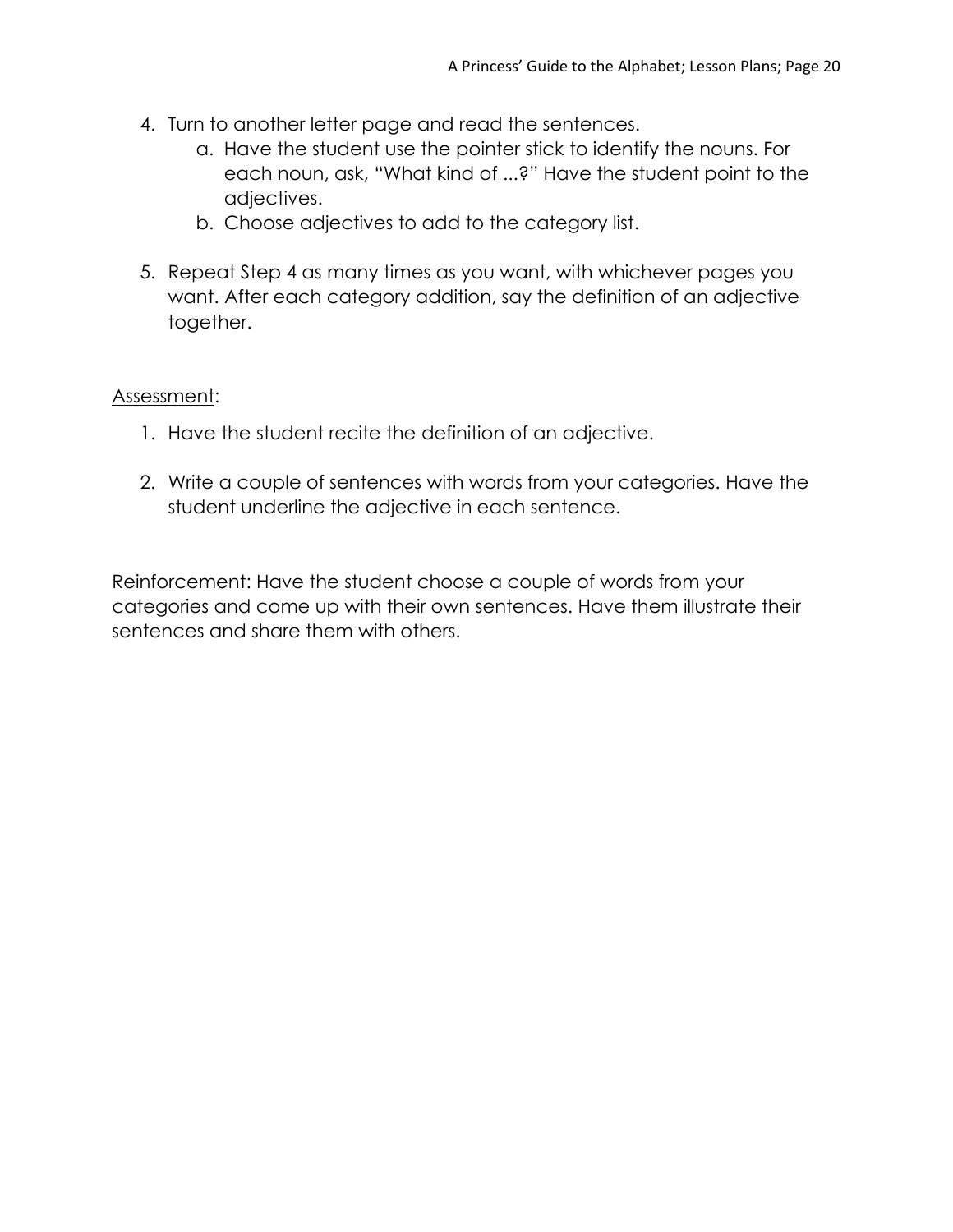## **Adverbs**

Objective: The student will define what an adverb is and find the adverb in a sentence.

#### Materials:

- *A Princess' Guide to the Alphabet*
- Pointer stick/wand
- Dry erase board and dry erase marker or paper and markers
- Paper, pencil, pen, crayons, markers
- Slips of paper to write verbs and adverbs on

#### Introduction:

- 1. Create three categories: How, When, Where
- 2. Tell the student the definition of an adverb and have them repeat it: **An adverb describes a verb, adjective, or another adverb. It tells us how, when, where.**
- 3. Write a few verbs on the board (jump, walk, write, etc.).
	- a. Discuss and act out multiple ways you could do each verb (happily jump, walk sadly, excitedly write, sit quietly, etc.).
	- b. Add some of the adverbs to the category list.
	- c. Note that most 'How' adverbs end in 'ly' and can come either before or after the verb.
- 4. Repeat the adverb definition together a few times.

- 1. Turn to 'B' page in *A Princess' Guide to the Alphabet.* Read the Zoe sentence.
	- a. Have the student point to the verb, 'battled.'
	- b. On the board (or paper), write 'Zoe \_\_\_\_\_\_\_\_\_\_ battled'
	- c. Discuss how Zoe might battle. For extra fun, come up with unexpected descriptions like, 'Zoe kindly battled' or 'Zoe sleepily battled.'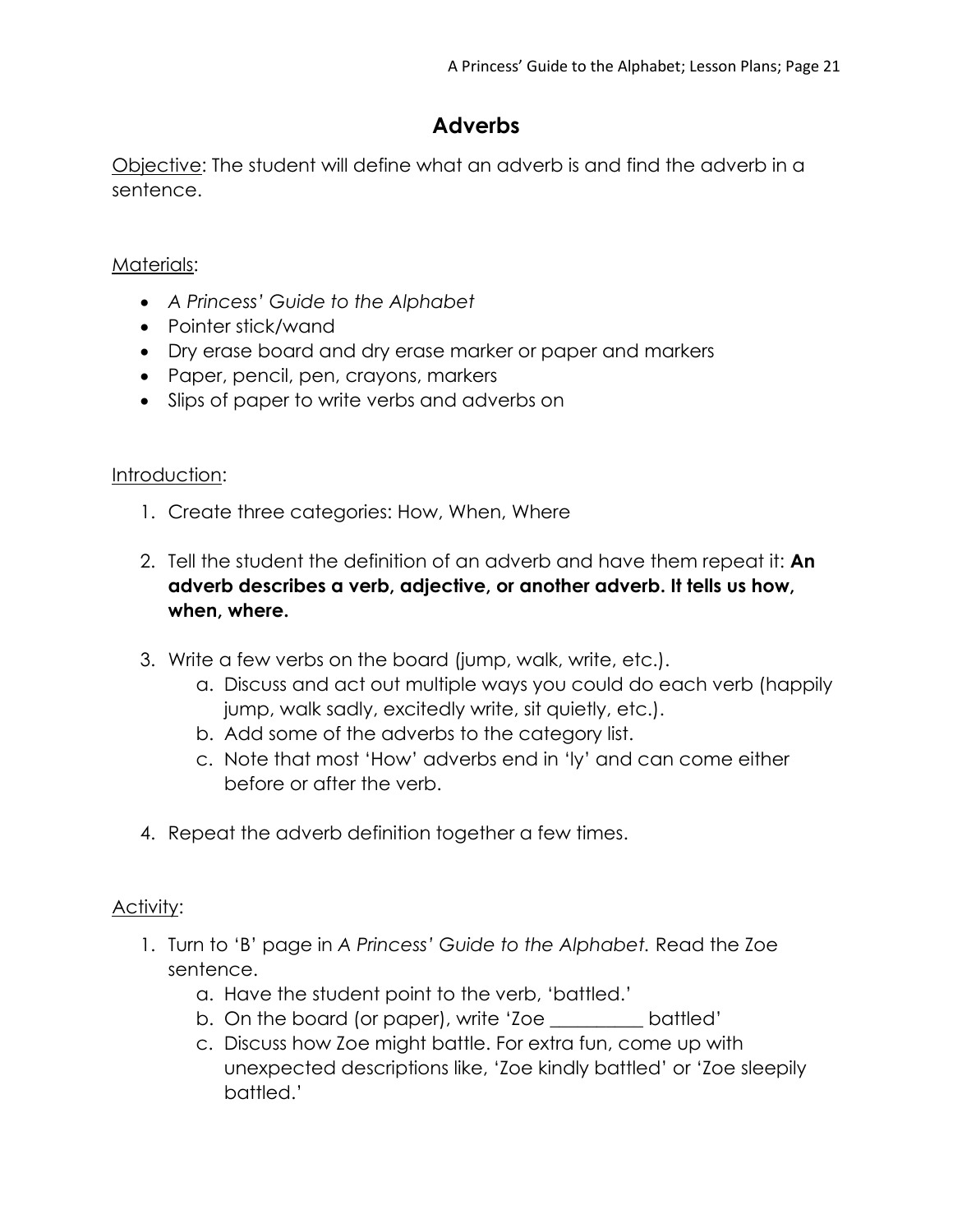- i. \*Note: Verbs and Adverbs can be used in three different patterns. You can discuss and play around with all of these or focus on one of them.
	- 1. Adverb Verb
	- 2. Verb Adverb
	- 3. Adverb Verb Adverb
- d. Act out the phrases you come up with, noting how the meaning of the sentence changes with each adverb you use.
- e. Add at least one of your adverbs to the category list.
- 2. Repeat as many times as you want, with whichever pages you want. After each category addition, say the definition of an adverb together.

#### Assessment:

- 1. Have the student recite the definition of an adverb.
- 2. Write a couple of sentences with words from your categories. Have the student underline the adverb in each sentence.

Reinforcement: Choose verbs and adverbs to write on slips of paper. Put the adverbs in one cup and verbs in another. Take turns randomly choosing a word from each cup. Act out the resulting verb-adverb scenario (walk loudly, jump quickly, etc).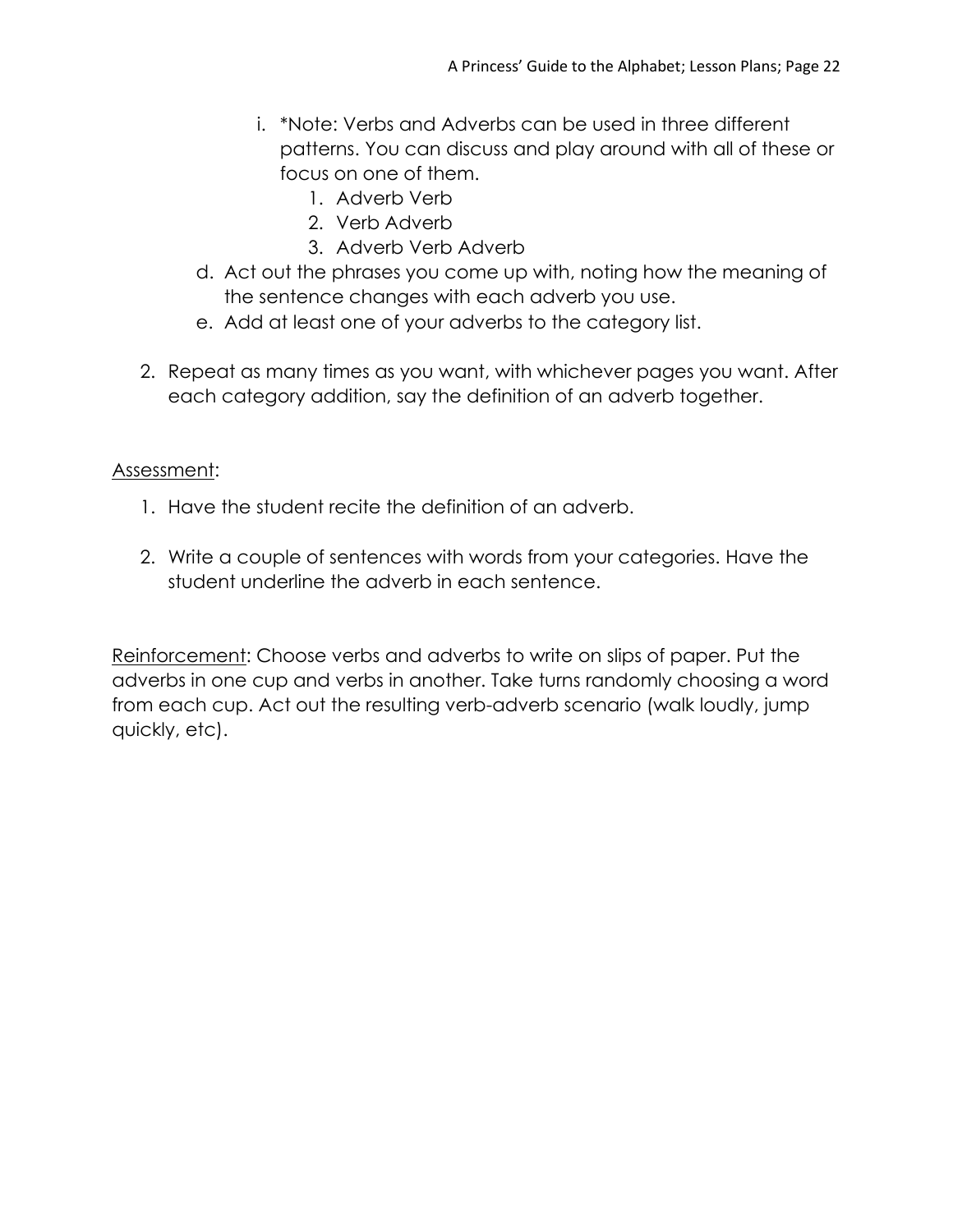## **Subject/Predicate**

Objective: The student will identify the subject and predicate in a sentence.

#### Materials:

- *A Princess' Guide to the Alphabet*
- Sentence strips
- Dry erase board and dry erase marker or paper and pen
- Paper, pencil, pen, crayons, markers

Prep Work: Write complete, simple sentences on the sentence strips. You can use some of the nouns and verbs from the book, mixing them and putting them together however you want.

#### Examples:

- The awesome alicorns flew in the sky.
- The beautiful ballerinas danced on the stage.
- The calm centaurs battled the bad guys.
- The diamond dragons drenched the silly princesses.

Cut the sentences apart between the noun and verb, thus separating the subject and predicate. You'll later do some mixing and matching with these sentences, but if you want to remember which goes with which and have a little more fun fitting them back together, cut them uniquely like puzzle pieces that can be quickly and easily matched.

#### Introduction:

- 1. Create two categories: Subject, Predicate
- 2. Tell the student the definition of a subject and predicate and have them repeat it:
	- a. **The subject is who or what the sentence is about.**
	- b. **The predicate tells us something about the subject.**
- 3. Place a few of the divided sentence strips under the corresponding categories.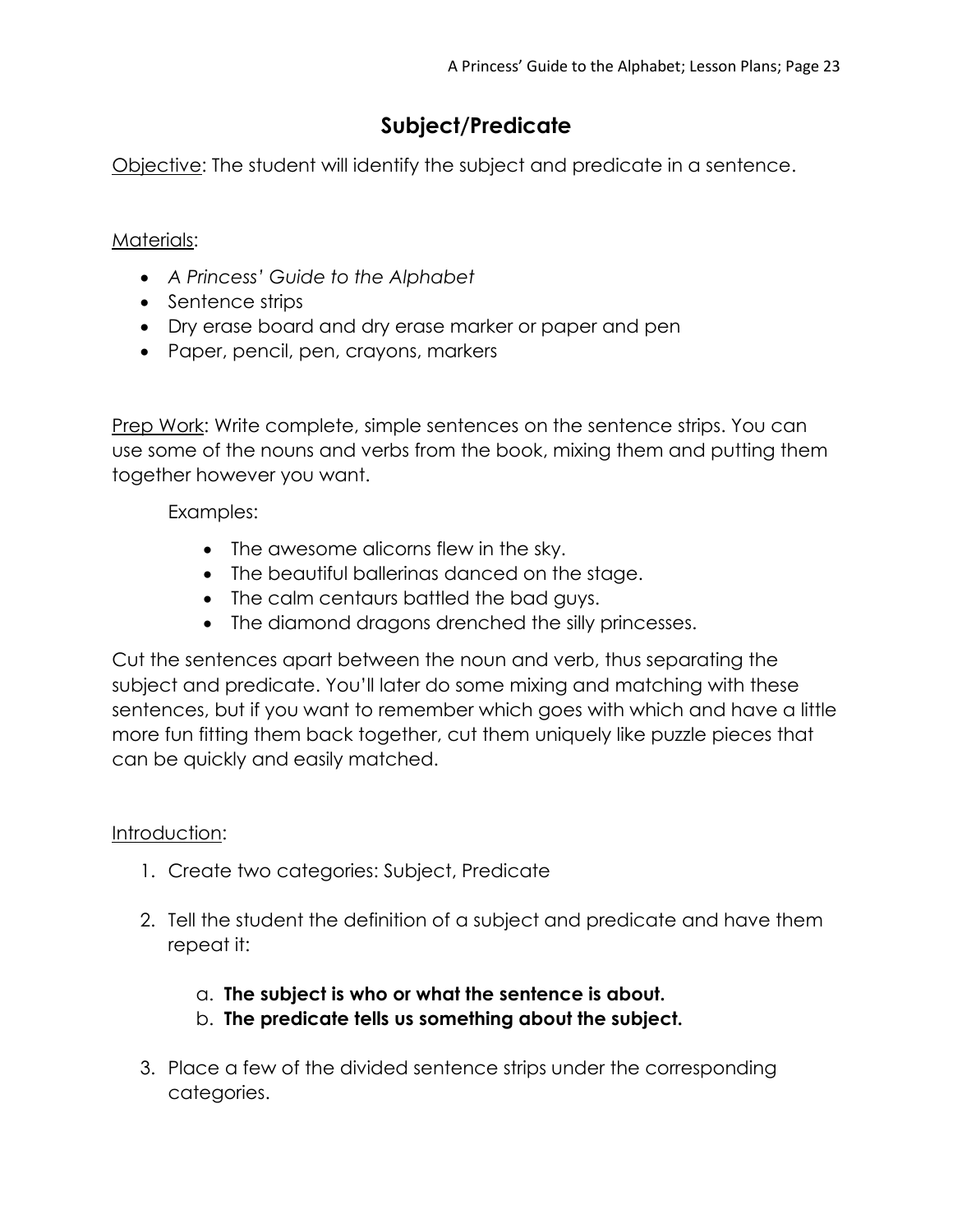- a. For each sentence ask,
	- i. "Who (or what) is the sentence about?"
	- ii. "What does the sentence tell us about the subject?"

#### Activity:

- 1. Turn to one of the letter pages in *A Princess' Guide to the Alphabet.* Read the Zoe sentence (the Lillian sentences are too complicated for this lesson).
	- a. Ask the following questions and have the student answer and/or point to the answer on the page.
		- i. "Who is the sentence about?" (Zoe)
		- ii. "What does the sentence tell us about Zoe?"
- 2. Get out the sentence strips.
	- a. Mix them up and instruct the student to either find a subject or predicate. For extra fun, mix and match the subject and predicate to create such sentences as, "The calm centaurs flew in the sky.
	- b. For each sentence, have the student identify which part is the subject and which is the predicate.
	- c. Ask, "How do you know it's the subject?" (because it tells what the sentence is about) "How do you know it's the predicate?" (because it tells us about the subject/tells us what the subject does)

Assessment: Write a couple of simple sentences on the board or paper (similar in format to the ones you wrote on the sentence strips). Have the student make a line between the subject and the predicate.

Reinforcement: Use the sentence strips or guide the student in writing and illustrating their own sentences with a subject and predicate.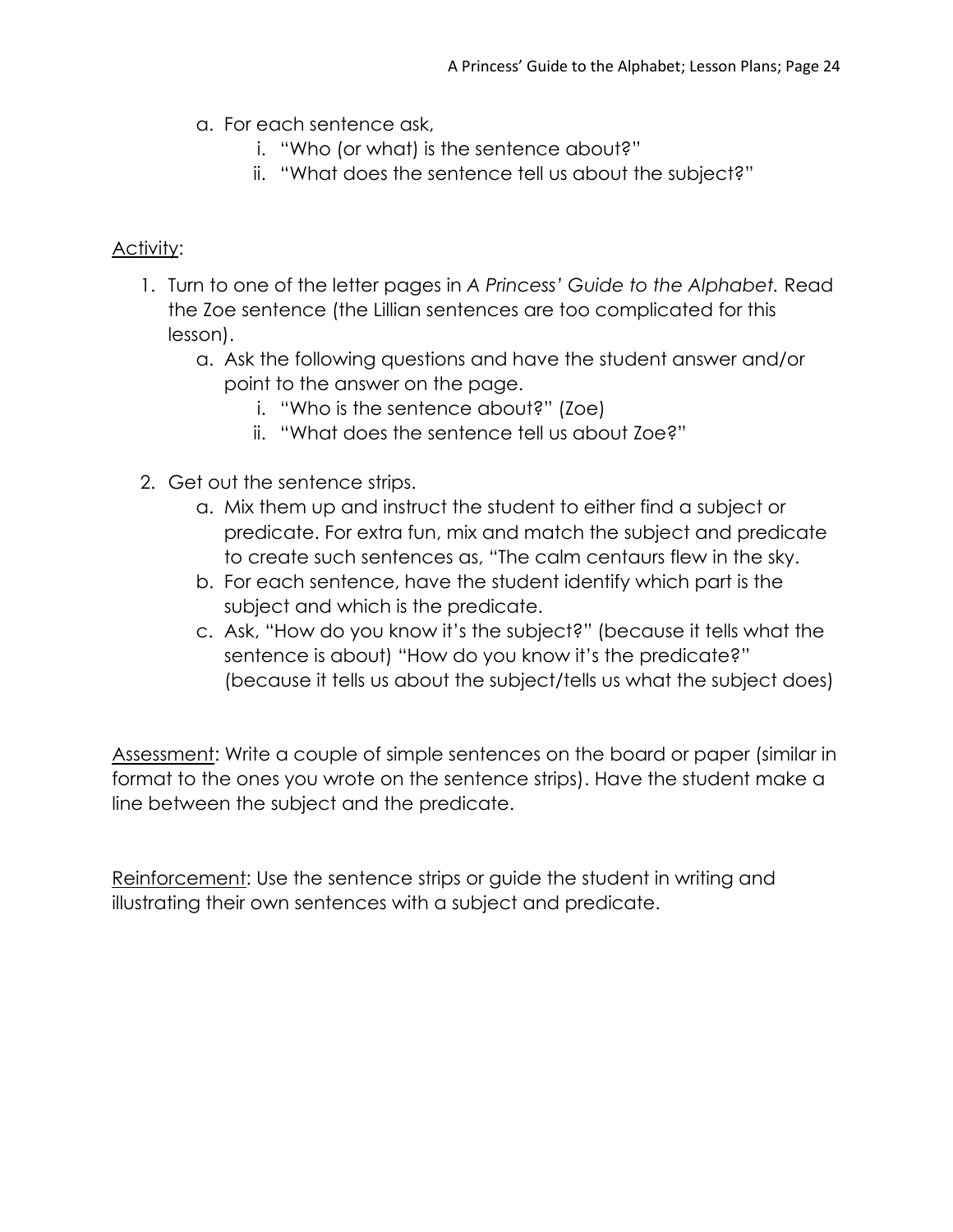## **Grammar Review**

Objective: The student will identify nouns, verbs, adjectives, and adverbs in a sentence and will create sentences using those four parts of speech.

#### Materials:

- *A Princess' Guide to the Alphabet*
- Small pieces of paper to write words on (post-it notes, notecards, cut construction paper, etc.)
- Dry erase board and dry erase marker or paper and pen
- Paper, pencil, pen, crayons, markers
- Pointer stick/wand

Prep Work: Write one word on each piece of paper. Color code these with either paper color or word color for nouns, verbs, adjectives, and adverbs. You can use some of the nouns, verbs, and adjectives from *A Princess' Guide to the Alphabet*. Write A, An, The on separate papers so the student can create complete sentences. Later on, the student will put these words together to make a full sentence in the pattern of Article Adjective (A, An, The), Adjective, Noun, Verb, Adverb.

Examples:

- The feisty fairies lunged quickly.
- A graceful mermaid swam deeply.

#### Introduction:

- 1. Review the definitions for nouns, verbs, adjectives, and adverbs
	- a. A **noun** is a person, place, or thing.
	- b. A **verb** shows action or tells us what a noun is.
	- c. An **adjective** describes a noun or pronoun. It tells us what kind, which one, or how many.
	- d. An **adverb** describes a verb, adjective, or another adverb. It tells us how, when, where.
	- e. The **subject** is who or what the sentence is about.
	- f. The **predicate** tells us something about the subject.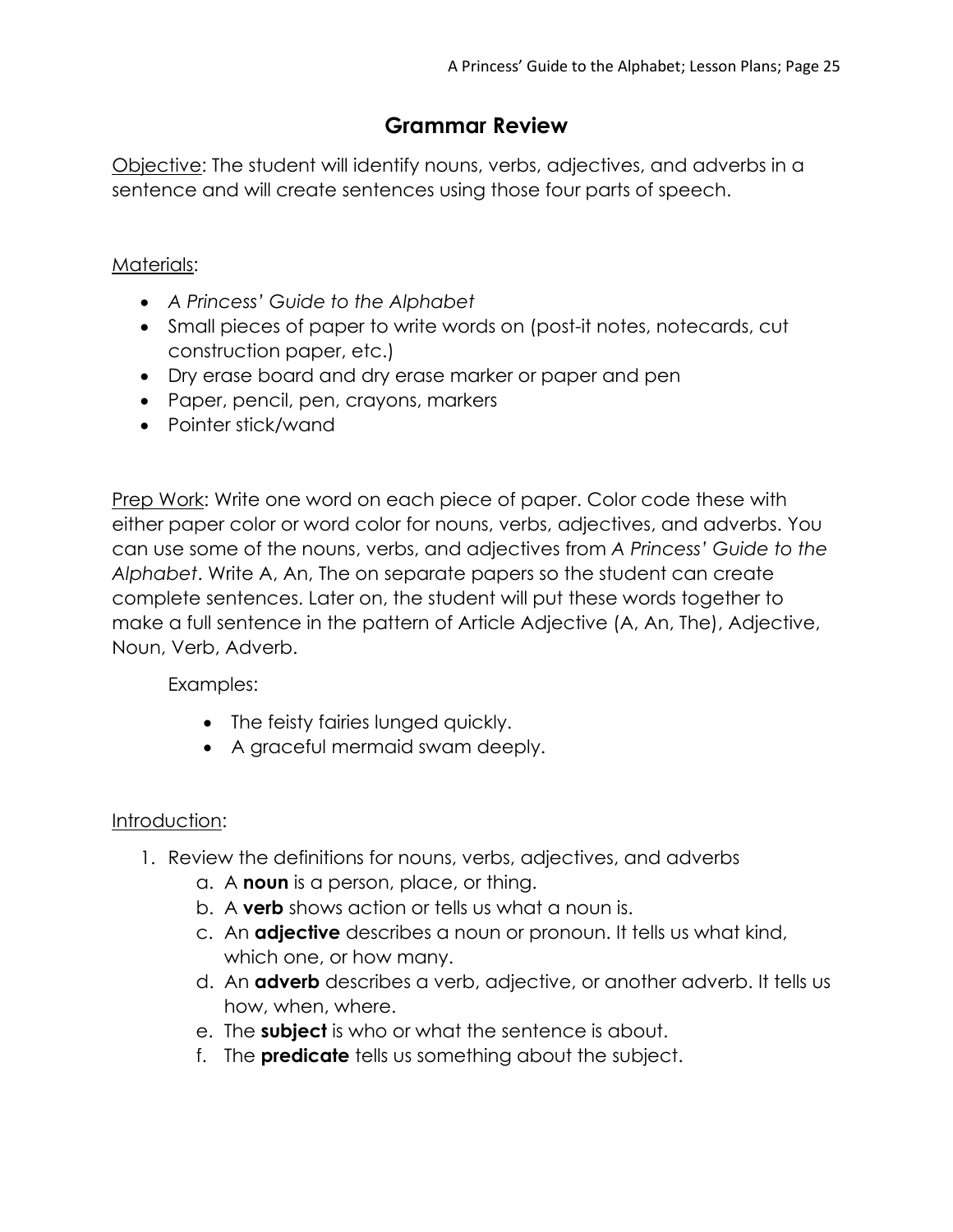#### Activity:

- 1. Turn to one of the letter pages in *A Princess' Guide to the Alphabet.* Read the Zoe sentence.
	- a. Ask the student to point to the noun, verb, adjective, subject, and predicate. Ask: "Is there an adverb in this sentence?" (No.)
	- b. Repeat this with other pages as needed.
- 2. Turn to another letter page.
	- a. Point to a word in the Zoe sentence and ask the student if it is a noun, verb, or adjective.
- 3. Write your own simple sentence on the board following the pattern: Article Adjective, Adjective, Noun, Verb, Adverb
	- a. Have the student label each word with the following abbreviations:
		- i. Noun: N
		- ii. Verb: V
		- iii. Adjective: Adj
		- iv. Adverb: Adv
		- v. Article Adjective: A
- 4. Get out the small pieces of paper with words.
	- a. Demonstrate how to pick words from each part of speech to put together a sentence that follows the pattern: A, Adj, N, V, Adv
	- b. Have the student separate the paper to show the subject and predicate.
	- c. \*Optional: Have the student write down the sentence.
	- d. Repeat as needed.

#### Assessment:

- 1. Write a couple of simple sentences and have the student label the noun, verb, adjective, and adverb, and divide the subject from the predicate.
- 2. Have the student write their own sentence/s following the pattern: A, Adj, N, V, Adv.

Reinforcement: Have the student illustrate or act out one of the sentences they created either on paper or with the small pieces of paper.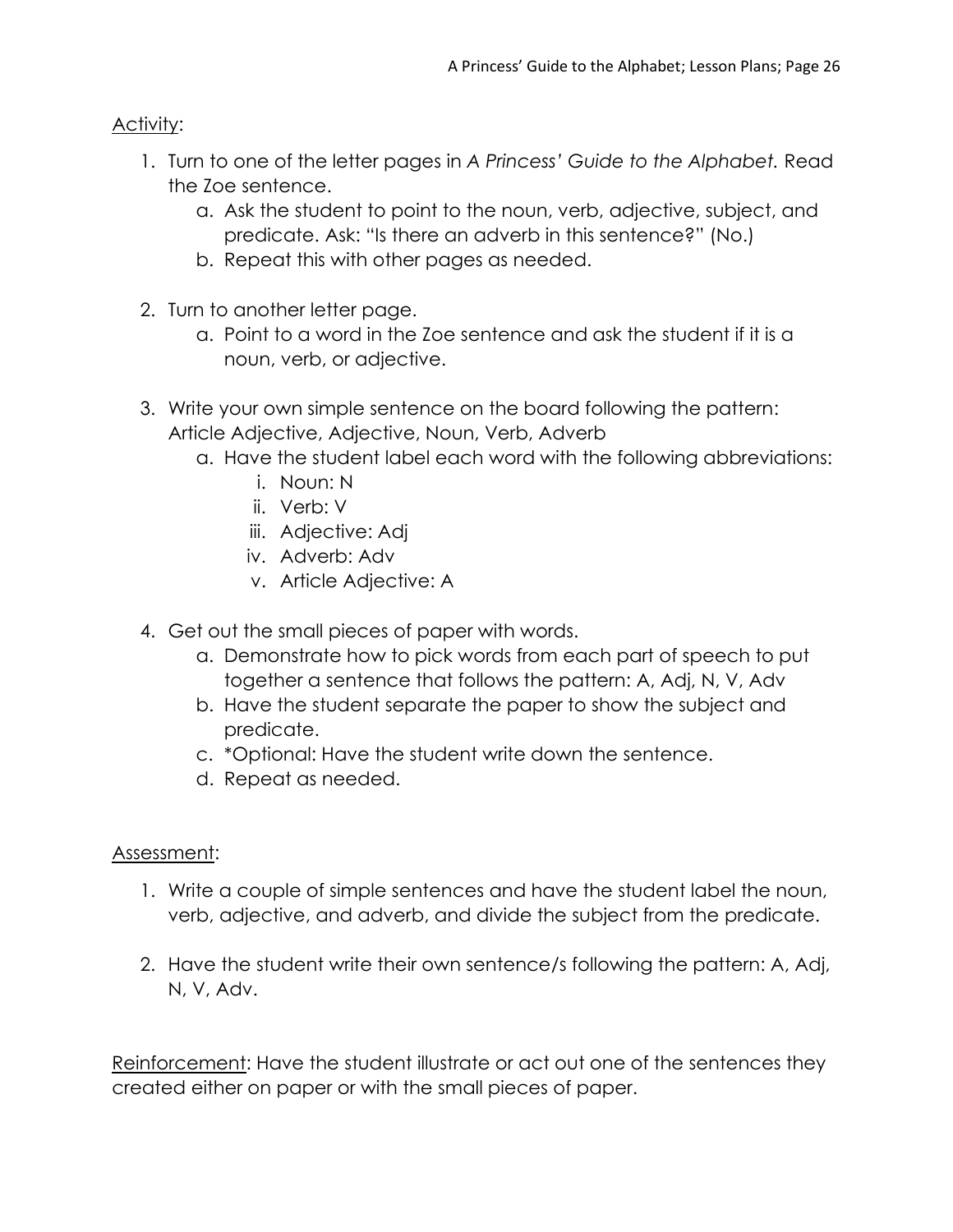## **Vocabulary**

Objective: The students will define and use a new word in a sentence.

#### Materials:

- *A Princess' Guide to the Alphabet*
- Vocabulary Notebook
- Paper, pencil, pen, crayons, markers

#### Introduction:

- 1. Choose or have a student choose a word from this book they don't know.
- 2. Write the word in a vocabulary notebook.
- 3. Ask the student to tell you what they think the word means.

- 1. Turn to the page in *A Princess' Guide to the Alphabet* where the new word is found.
	- a. Read the sentence the new word is in and look at the picture. Based on the sentence and illustration, ask the student to make a guess about what they think the word means.
- 2. Use a dictionary (online or physical copy) to find the word's definition. How close was the student's guess to the actual definition?
- 3. Write the definition under the word in the Vocabulary Notebook.
	- a. \*If the word's definition is found in the book, they can use that definition as well.
- 4. Guide the student in coming up with a synonym and antonym for the word and write those in the Vocabulary Notebook.
	- a. \*If a synonym is found in the book, they can use that word.
- 5. In the notebook, have the student draw a picture of the new word.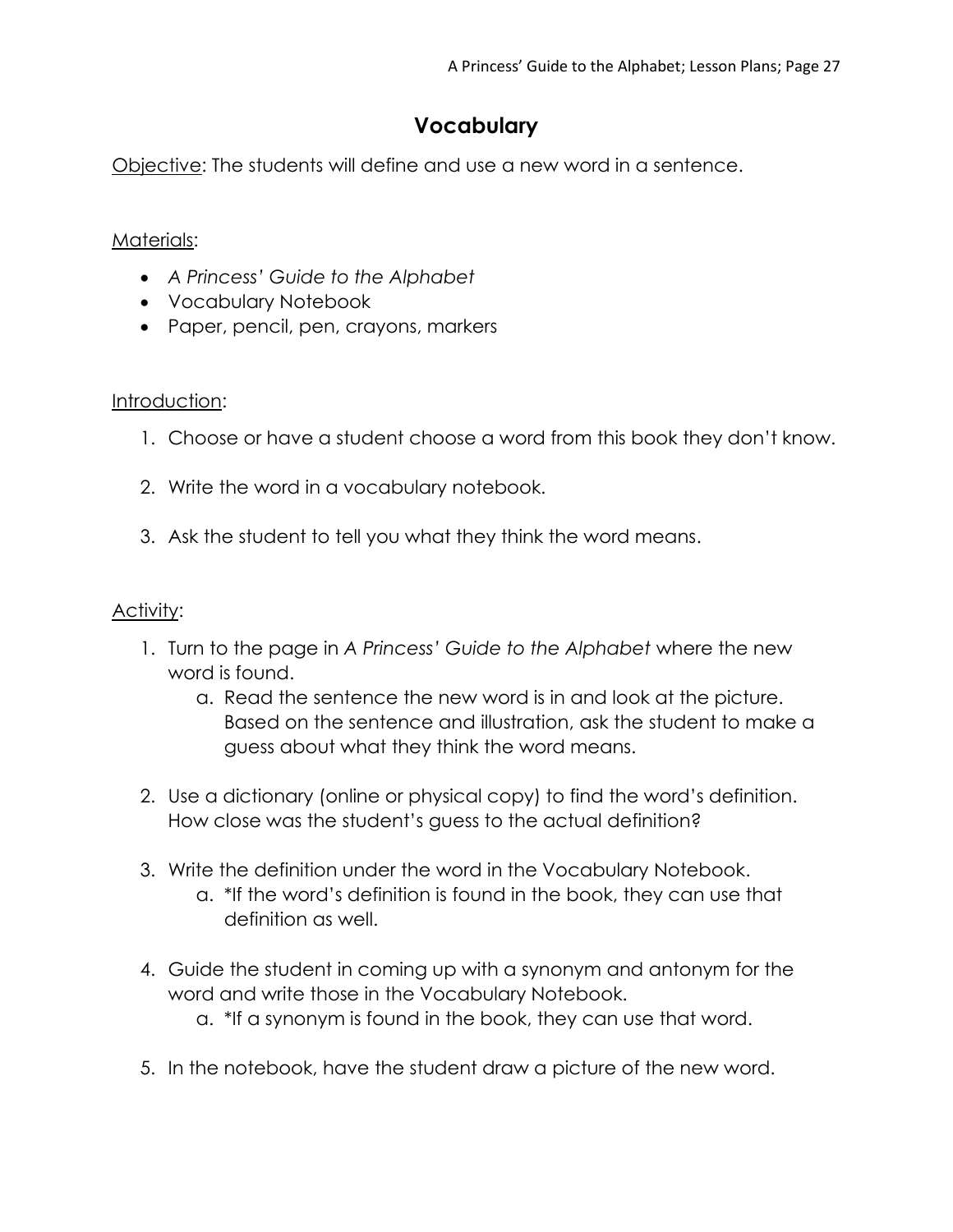Assessment: Have the student write two sentences with the new word and tell you what it means.

Reinforcement: Include the new word with others in a game of charades.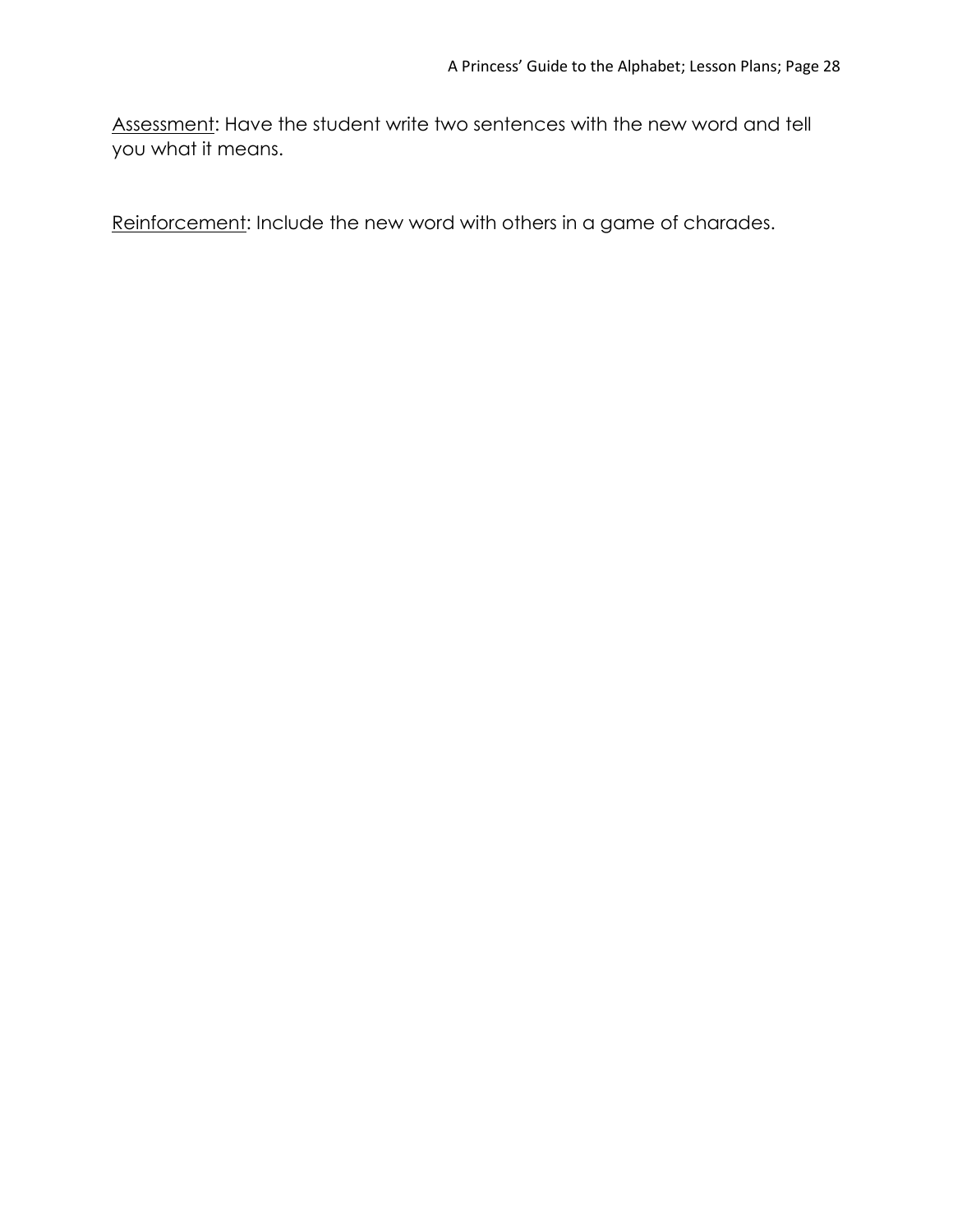## **Alliteration**

Objective: The student will identify instances of alliteration and write their own alliterative sentence.

#### Materials:

- *A Princess' Guide to the Alphabet*
- Pointer stick/wand
- Dry erase board and dry erase marker or paper and pen
- Paper, pencil, pen, crayons, markers

Introduction: Give several examples of alliteration (also called Tongue Twisters). Some examples are included here.

- She sells seashells by the seashore.
- A big black bug bit a big black bear, and the big black bear bled blood.
- A tutor who tooted the flute tried to tutor two tooters to toot. Said the two to the tutor, "Is it harder to toot or to tutor two tooters to toot?"
- Peter Piper picked a peck of pickled peppers. A peck of pickled peppers, Peter Piper picked. If Peter Piper picked a peck of pickled peppers, how many pickled peppers did Peter Piper pick?

- 1. Tell the student the definition of alliteration. **Alliteration is when several words in a sentence start with the same letter or sound.**
	- a. Tell the student, "Extreme uses of this, like the examples I gave, are sometimes called Tongue Twisters. But most alliteration isn't that complicated or silly.
- 2. Turn to a letter page in *A Princess' Guide to the Alphabet*. Read the first sentence.
	- a. Ask the student what letter most of the words start with. Have them point to each word that starts with that letter. How many are there?
	- b. Do those words also start with the same sound?
	- c. Does that sentence use alliteration?
- 3. Repeat as often as desired with other pages.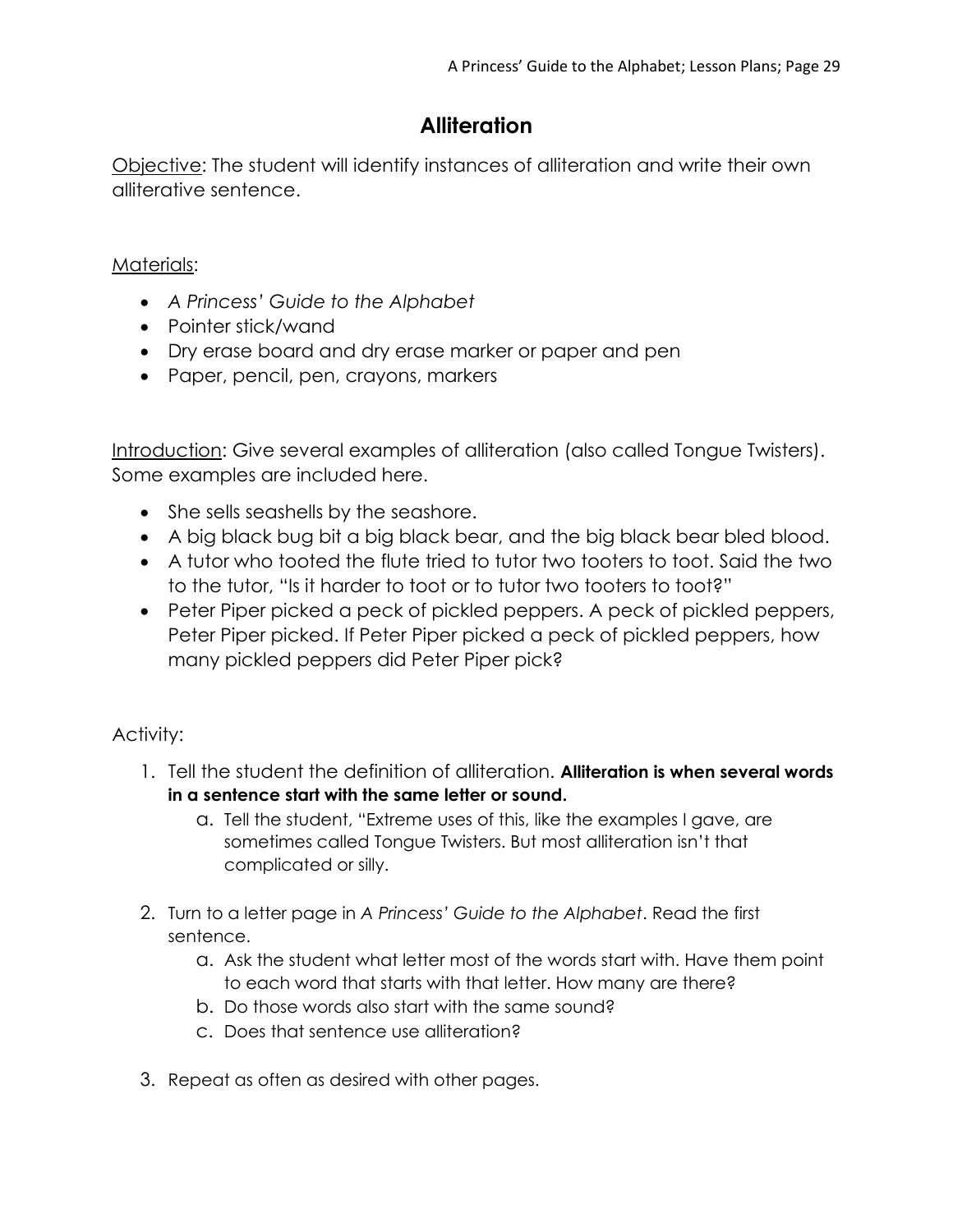4. Have the student choose a letter to work with. Work with them to list a bunch of words that start with that letter. Work together to create your own alliteration sentence.

Assessment: Have the student write their own alliterative sentence.

#### Reinforcement:

- 1. Have the student illustrate their sentence and share the sentence and picture with a friend.
- 2. Have them try to say the sentence as fast as they can.
- 3. Practice the tongue twisters at the beginning and see who can say them the fastest.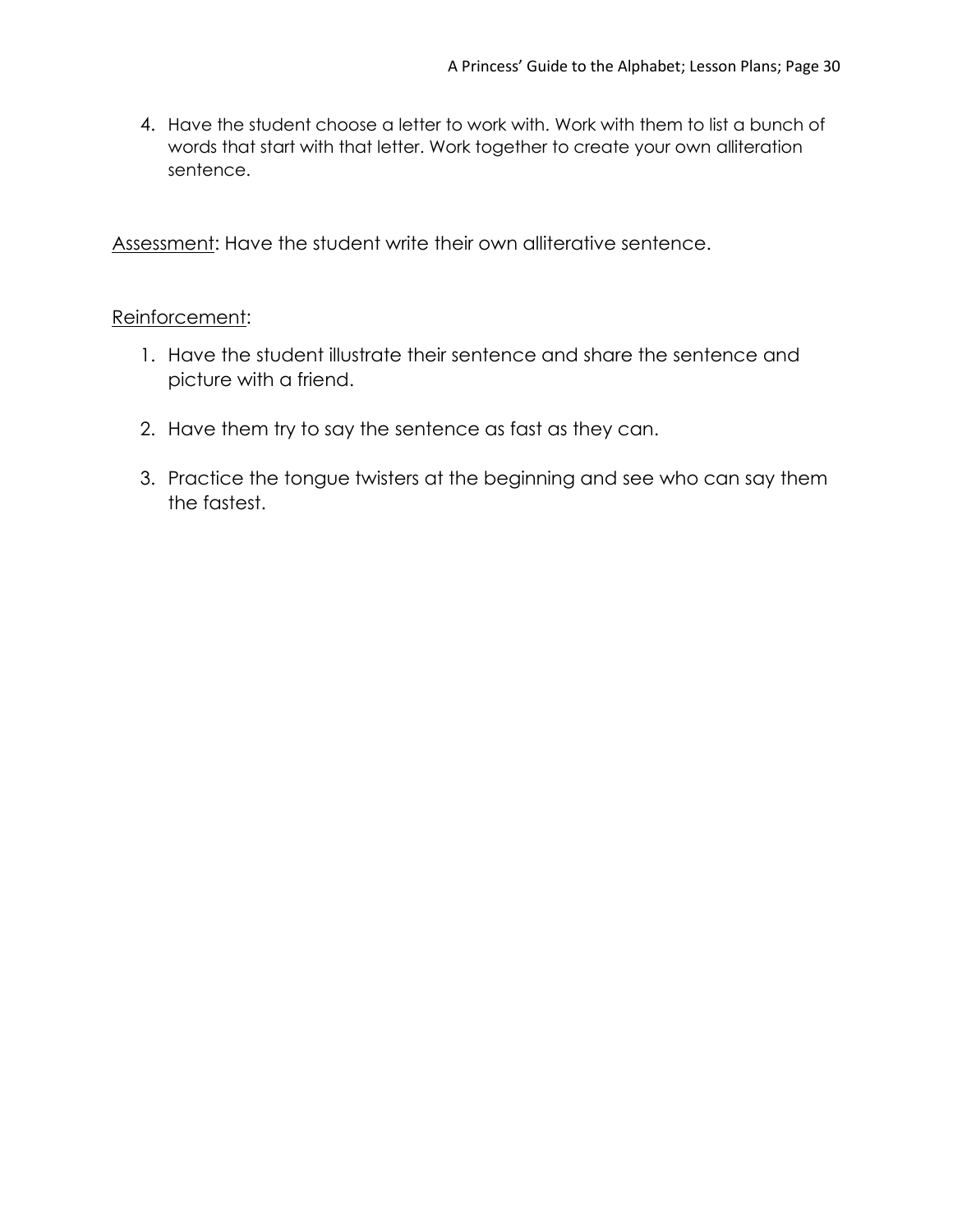## **Characters**

Objective: The student will describe similarities and differences between two characters.

#### Materials:

- *A Princess' Guide to the Alphabet*
- Dry erase board and dry erase marker or paper and pen
- Paper, pencil, crayons, markers

#### Introduction:

- 1. Create two categories on the board: Physical Traits and Character Traits
- 2. Talk about all the things you and the student know about each other. Create a list of the types of things you know under the appropriate category (eye color, hair color, age, likes/dislikes, preferences, etc.)
- 3. Define **Physical Traits** as: anything you can see about a person
- 4. Define **Character Traits** as: a person's personality, what they like, how they think, and how they act
- 5. Create a Venn Diagram to compare and contrast yourself and the student

- 1. Read or review A Princess' Guide to the Alphabet.
- 2. Create lists of Princess Lillian's physical and character traits.
	- a. \***Extra Interactive** way to teach this: Trace the student's body on paper to make a life-size cut out examples of Princess Lillian and Zoe, then create the lists from the discussion by writing the traits on the body. For example: 'What does she think about' would be written on her head (mind).
	- b. Questions to guide the discussion: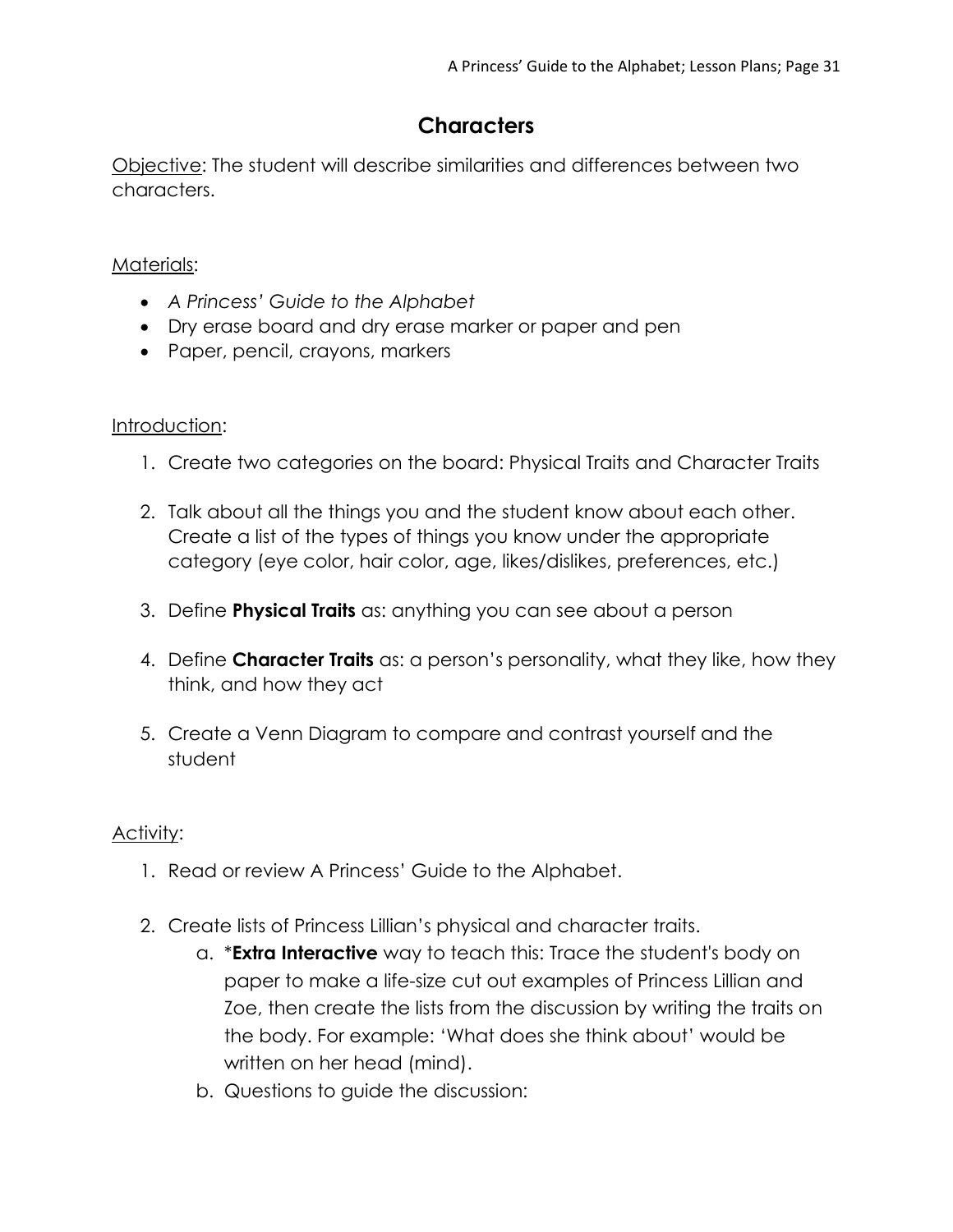- i. What does Lillian look like?
- ii. How does she act and speak?
- iii. What things does she like and what does she think about?
- iv. How does she feel throughout the book?
- 3. Follow the same process for Warrior Princess Zoe.
- 4. Look at the lists and discuss how the two princesses are the same and different.
- 5. Use items from the lists to create a Venn Diagram that shows their similarities and differences.

Assessment: Have the student create their own characters. They can draw pictures of them, list their physical and character traits, create a Venn Diagram, and/or tell someone how the characters are the same and different.

Reinforcement: Help the student write a short story that includes the two characters. This can be a short, freewriting project or you can expand it into a larger project with brainstorming, drafting, revising, editing, and final draft.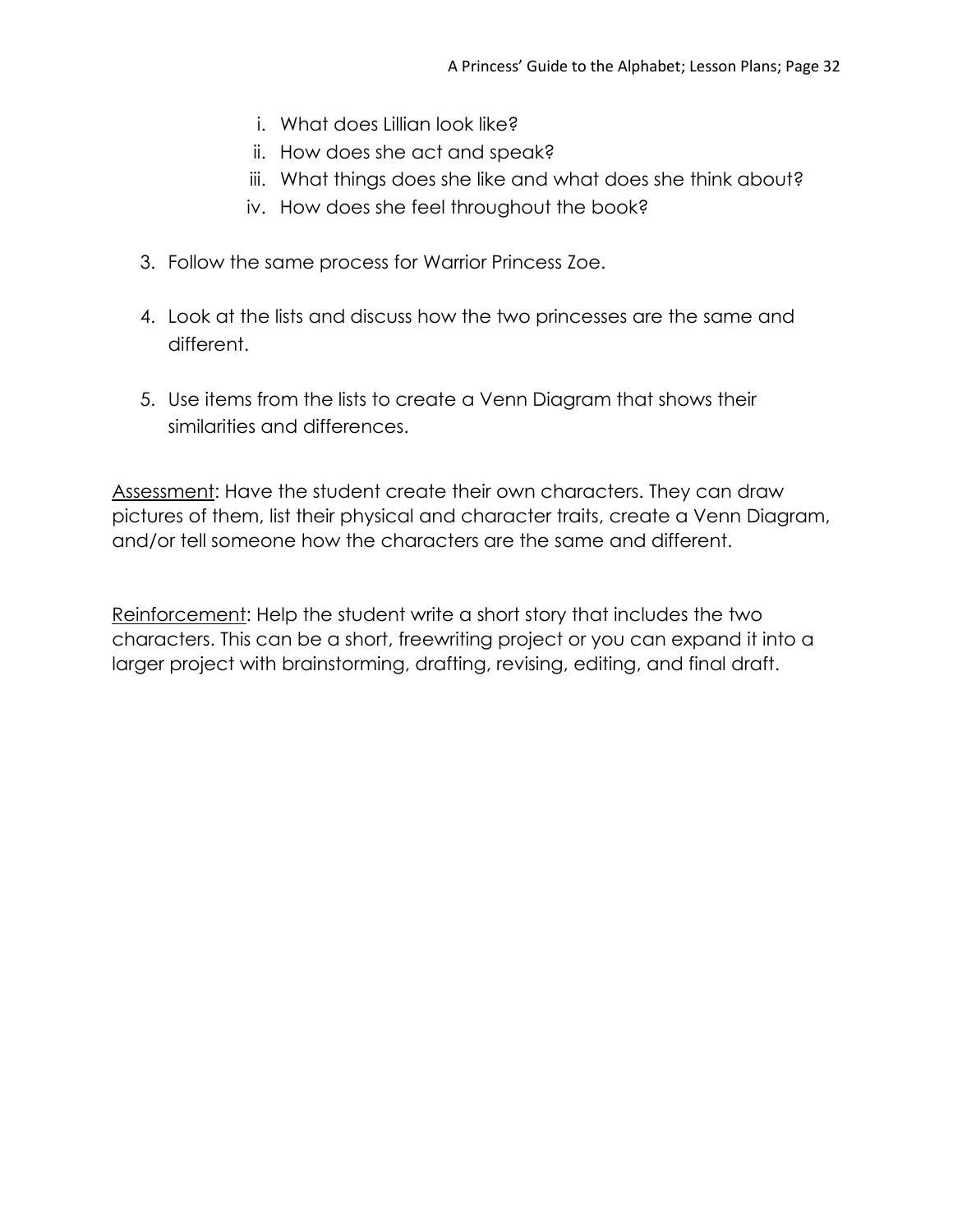## **Dialogue**

Objective: The student will use correct punctuation to write a dialogue between two characters.

#### Materials:

- *A Princess' Guide to the Alphabet*
- Pointer stick/wand
- Dry erase board and dry erase marker or paper and pen
- Paper, pencil

#### Introduction:

- 1. Use your name and the student's name to write a few lines of dialogue and read them aloud to the student.
	- a. Example:
		- i. "Good morning, Mrs. Fulton," said Chloe.
		- ii. "Hello, Chloe. How are you doing today?" Mrs. Fulton asked.
- 2. Introduce what **dialogue** is: When characters talk to each other.

- 1. Turn to one of the letter pages in *A Princess' Guide to the Alphabet.* Read Lillian's sentence. Guide the student in making observations about the sentence structure and punctuation.
- 2. Describe each part of the dialogue punctuation and have the student point to an example of each one in the book.
	- a. When someone speaks, we put quotation marks around the words they say.
	- b. A **dialogue tag** is a phrase that tells us who is speaking. It may include words like said, exclaimed, announced, or whispered.
		- i. Every dialogue tag in *A Princess' Guide to the Alphabet* is different.
	- c. We put a comma between the spoken words and the dialogue tag.
	- d. The dialogue tag can come before or after the spoken words.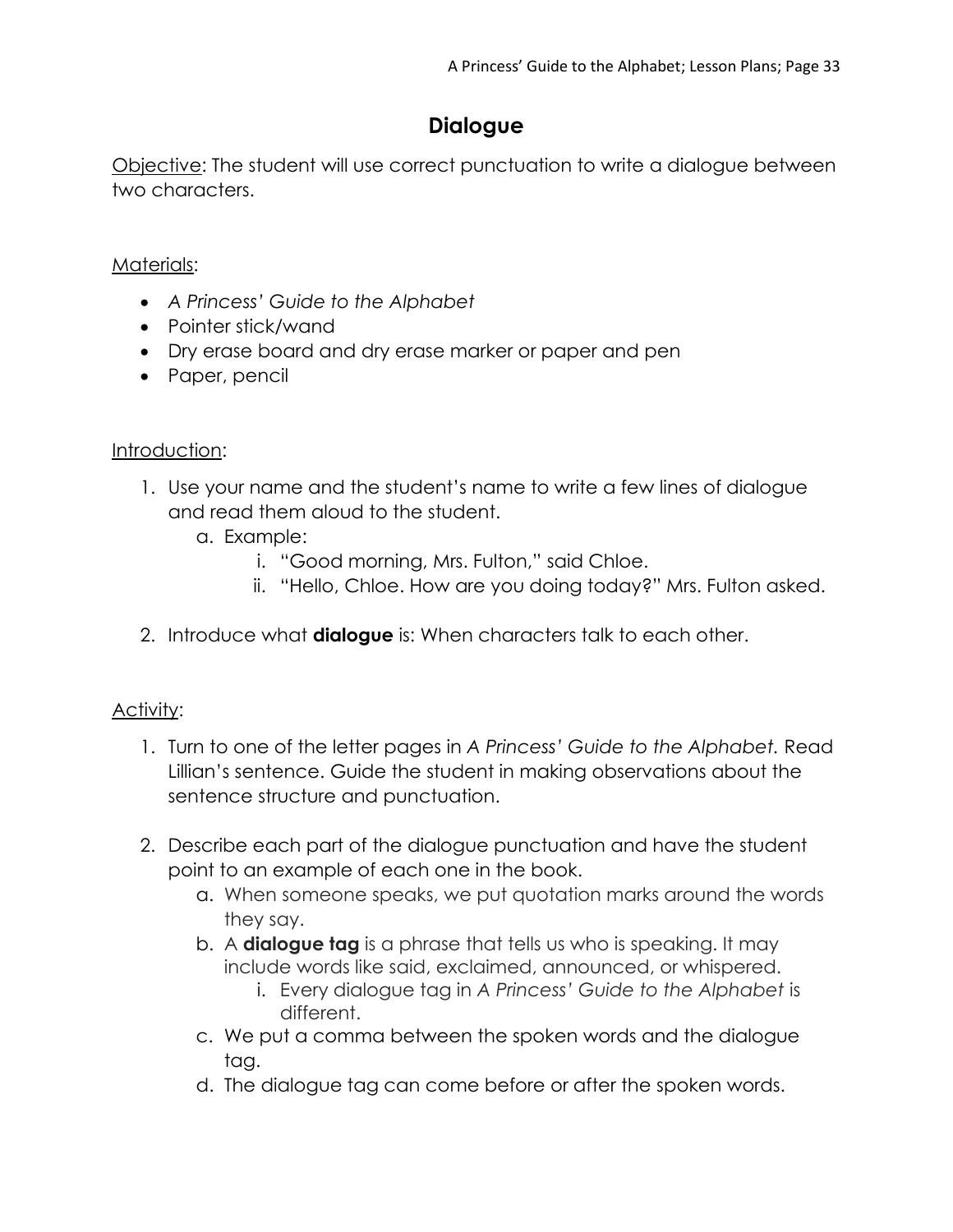- i. Lillian said, "Hi."
- ii. "Hi," said Lillian.
- e. The speaker's name can be placed before or after the verb that states they are saying something.
	- i. "Hello," said Lillian.
	- ii. "Hello," Lillian said.
- f. A new paragraph is created each time a different person speaks.
- 3. Turn to another page, read the dialogue, and have the student point to each part of it (quotation marks, dialogue tag, commas, and periods.
- 4. On paper or the board, work together to create your own dialogue either between yourself and the student or between Lillian and Zoe. Leave off all punctuation and guide the student in adding quotation marks, commas, and periods.

Assessment: Have the student write a new dialogue between Lillian and Zoe, between you and someone in your family, or between two new characters of their own.

Reinforcement: Act out the new dialogues.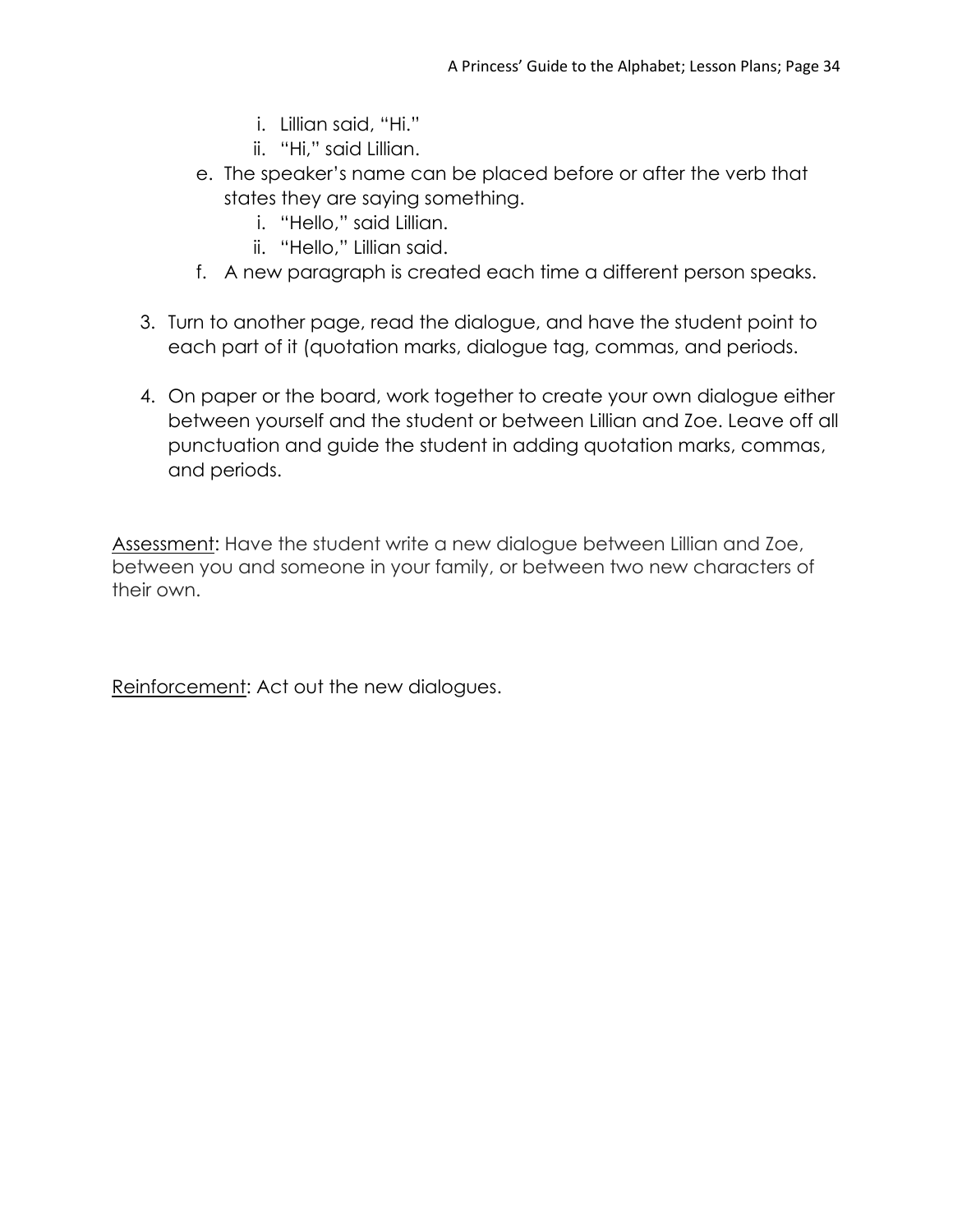## **Alphabet Book Project**

Objective: The student will create their own alphabet book.

#### Materials:

- *A Princess' Guide to the Alphabet*
- Dry erase board and dry erase marker or paper and pen
- Paper, pencil, crayons, markers

#### Introduction:

1. Read or review *A Princess' Guide to the Alphabet*. Tell the student they will be creating their own alphabet book.

#### Activity:

- 1. On the board or paper, brainstorm a theme for the book (animals, places, food, careers, etc.)
- 2. Choose a theme for the book.
- 3. Write the letter of the alphabet on a piece of paper and come up with a word for each letter.
- 4. Decide what to write on each page.
	- a. This can be as basic as "A is for anteater."
	- b. More complex: "A is for amazing anteaters."
	- c. Even more complex: "An amazing anteater ate ants."

Assessment: Have the student create the final draft in book form, including illustrations.

Reinforcement: Read, share, and celebrate the student's hard work with others!

\*P.S. I'd love to see pictures of these! You can email me photos of the finished book at jennyannlitfin@gmail.com.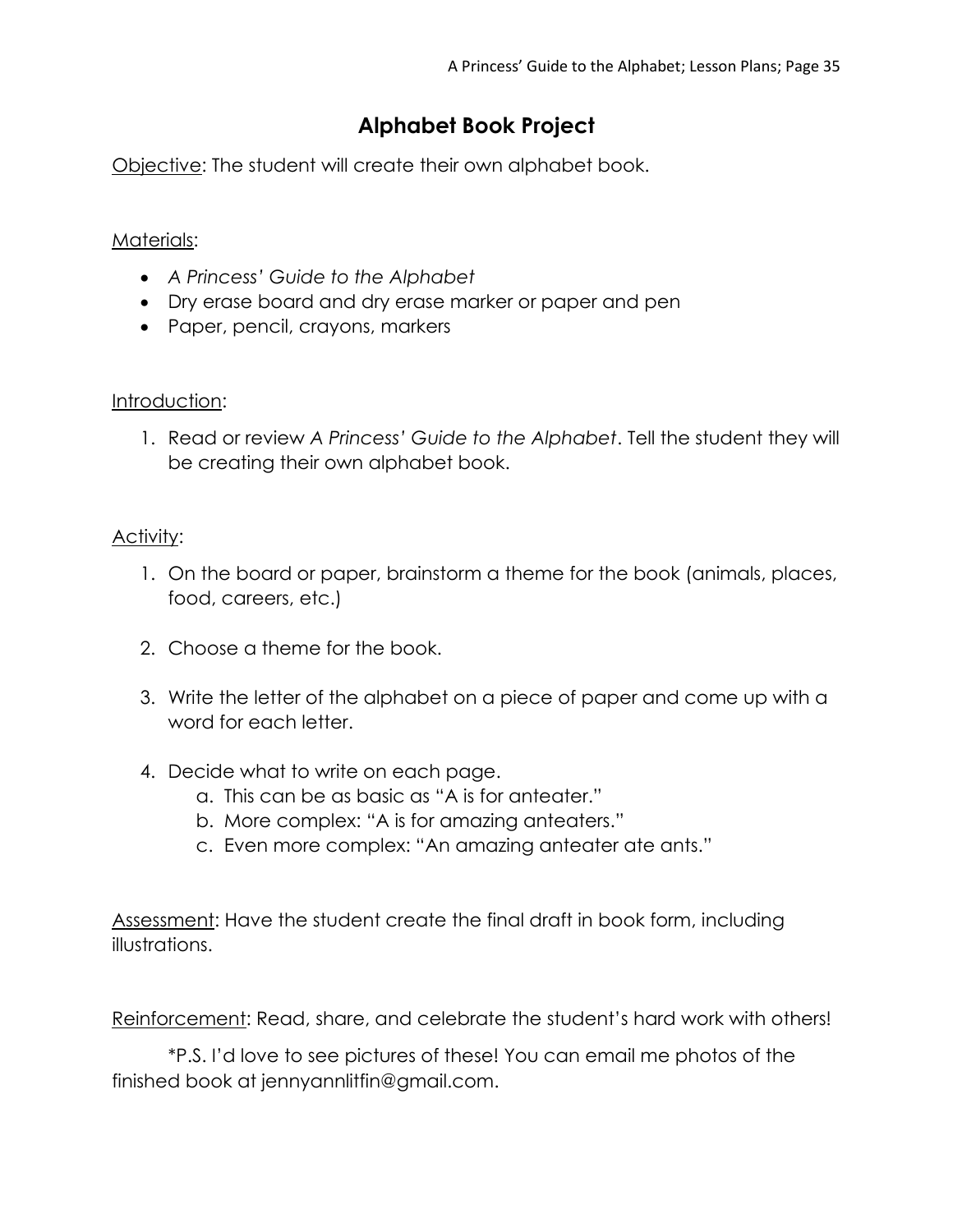## **Cross-Cultural Connection**

Objective: The student will research and present information about a princess from another culture.

#### Materials:

- *A Princess' Guide to the Alphabet*
- Research resources (internet, books)
- Paper, pencil, crayons, markers

#### Introduction:

- 1. Ask the student: What do you usually think of when you think about princesses? What do princesses look like?
- 2. List examples of princesses they've heard of.

- 1. Read or review *A Princess' Guide to the Alphabet*.
- 2. **Cultural Info**: Lillian and Zoe are half-Navajo. Lillian is dressed as a Navajo princess. In the Navajo Nation, there are Navajo Princess pageants. The contestants dress in beautiful versions of the traditional Navajo attire and are judged on their ability to speak Navajo and English and to perform both traditional and modern skills/talents. It is said to be a contest that focuses on both inner and outer beauty.
- 3. How are Lillian's princess clothes different from other princess dresses you've seen?
- 4. Look up princesses from other cultures and countries. What do you notice about them? How are they the same and different?